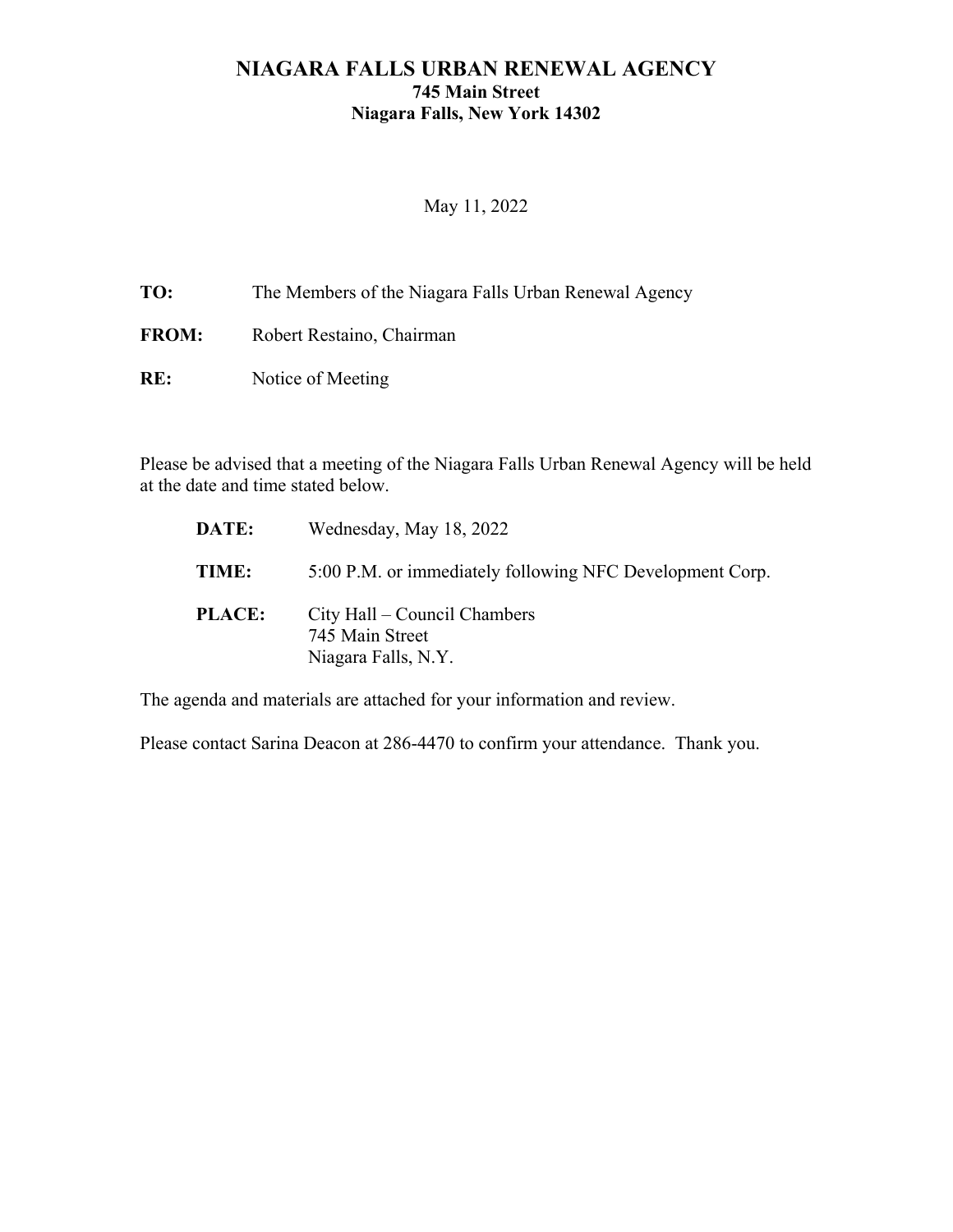## **NIAGARA FALLS URBAN RENEWAL AGENCY 745 Main Street Niagara Falls, New York 14302**

- TO: The Members of the Niagara Falls Urban Renewal Agency
- FROM: Mayor Robert Restaino, Chairman

**RE: NFURA Meeting Scheduled for: Wednesday, May 18, 2022, 5:00 P.M. City Hall – City Council Chambers 745 Main Street, Niagara Falls, New York** 

# **AGENDA**

1. Roll Call

| 2. | Approval of Minutes:<br>- Meeting of March 23, 2022 | <b>VOTE</b>          |
|----|-----------------------------------------------------|----------------------|
| 3. | Presentation of 2021 Audit                          | <b>INFORMATIONAL</b> |
| 4. | URA Policy $-$ Non-Discrimination                   | <b>VOTE</b>          |
| 5. | Old Business:                                       |                      |
| 6. | New Business                                        |                      |
| 7. | Adjournment                                         | VOTE                 |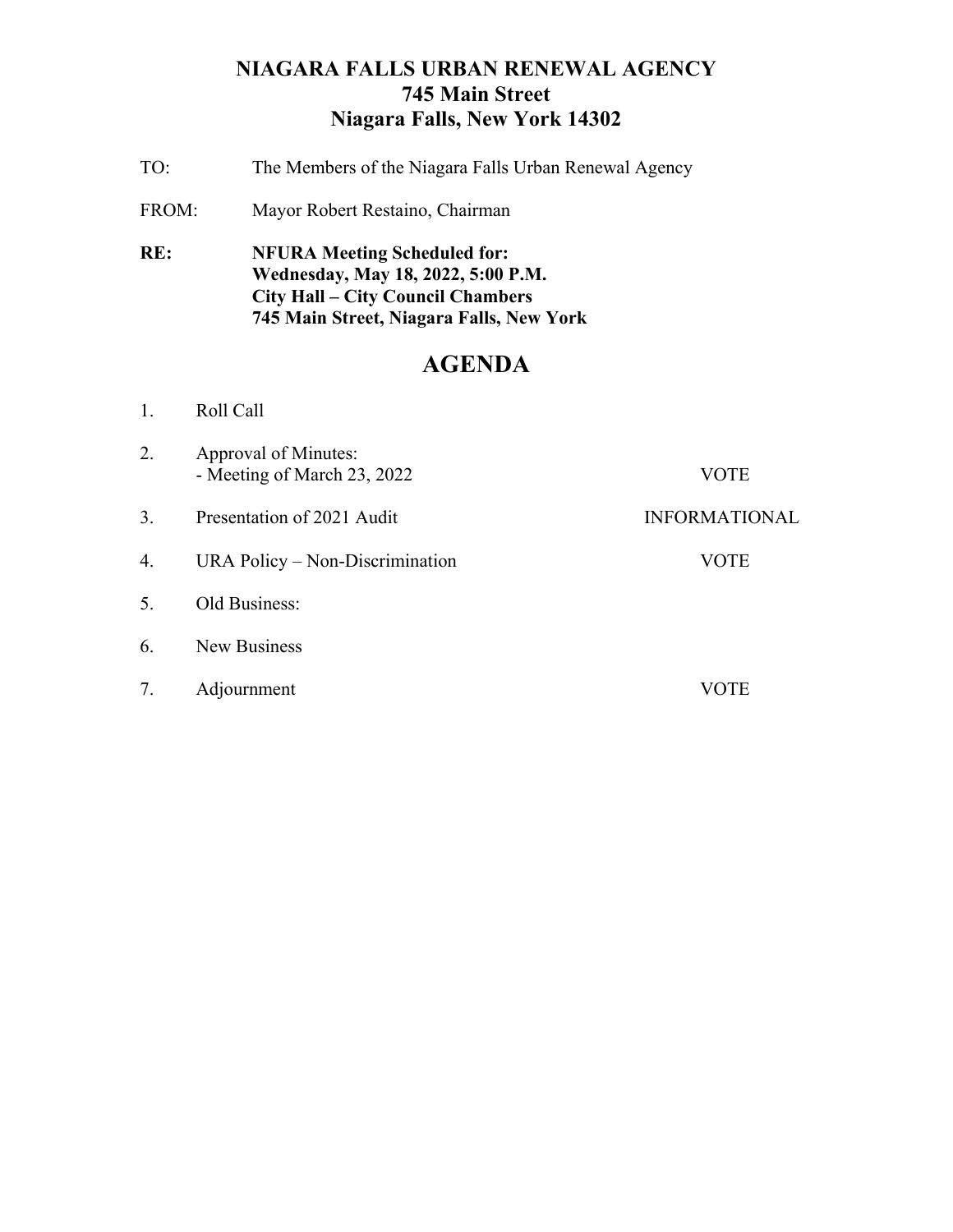### **Present:**

Mayor Restaino Doug Mooradian John Spanbauer Michael Hooper David Zajac

### **Absent:**

Kenny Thompkins Donta Myles Doreen O'Connor Traci Bax

#### **Staff Present**:

Sarina Deacon, Planning Clerk

Mayor Robert Restaino called the meeting to order at 5:00PM

1. Roll Call

Mayor Restaino Doug Mooradian John Spanbauer Michael Hooper David Zajac

MAYOR RESTAINO stated a quorum was present.

2. Approval of Meeting Minutes

MAYOR RESTAINO stated that he assumed all the members had received their packets and reviewed the meeting minutes from November  $17<sup>th</sup> 2021$  and December  $13<sup>th</sup> 2021$ . MAYOR RESTAINO asked if anyone had any modifications to make.

A motion to approve the meeting minutes from both November 17<sup>th</sup> 2021 and December 13<sup>th</sup> 2021 was made by MR. SPANBAUER and seconded by MR. MOORADIAN.

### **POLLED VOTE**:

| In Favor: | C.                |
|-----------|-------------------|
| Opposed:  | $\mathbf{\Omega}$ |
| Approved  | Unanimously       |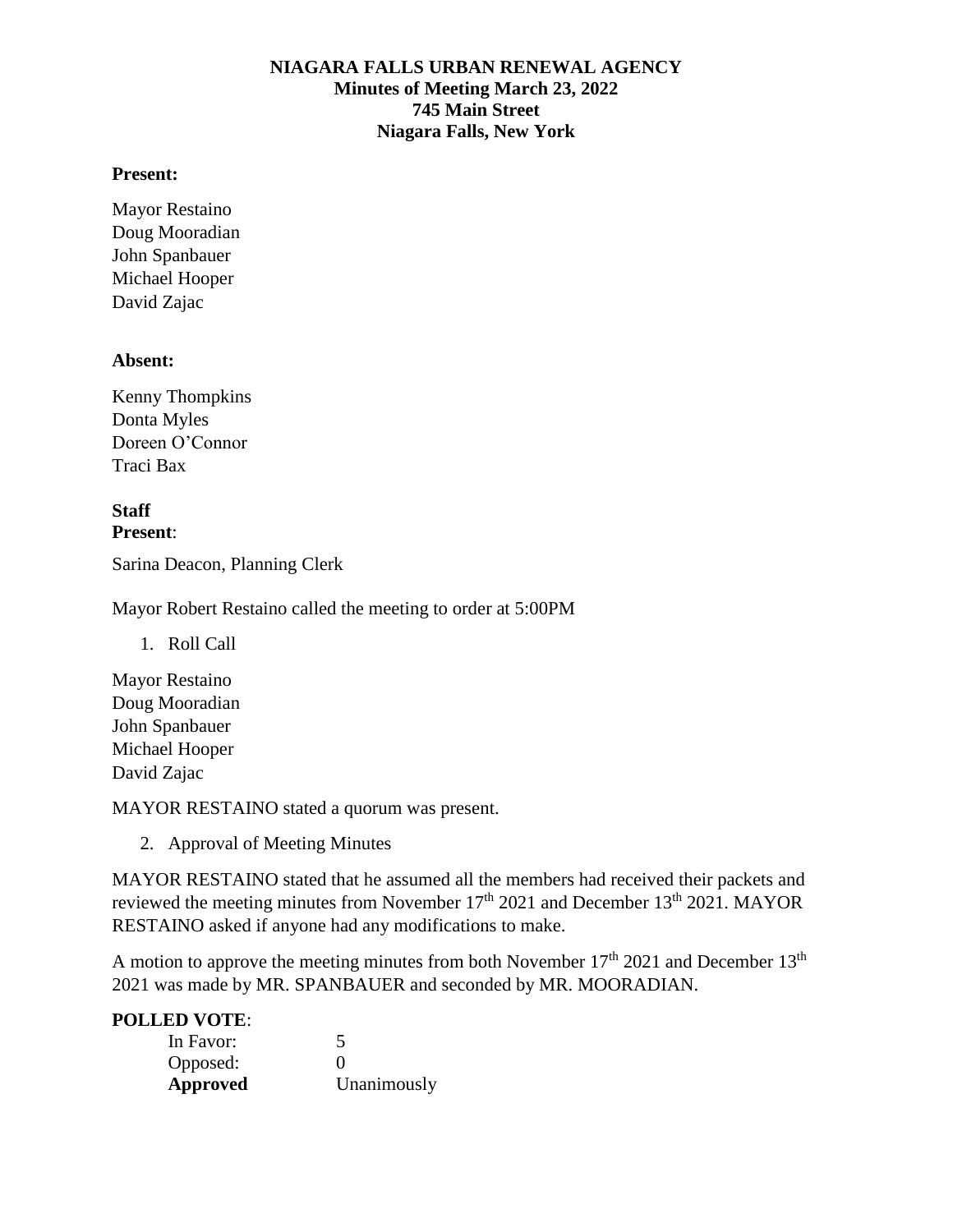3. 2022 URA Meeting Schedule

MAYOR RESTAINO referred to the meeting schedule for 2022 the Council Members had received in their packets. MAYOR RESTAINO stated that the January 26<sup>th</sup> meeting had been cancelled due to lack of agenda items. MAYOR RESTAINO stated all meetings for 2022 should occur unless there were any special meeting or lack of agenda items.

### **POLLED VOTE**:

| In Favor: | $\mathcal{D}$     |
|-----------|-------------------|
| Opposed:  | $\mathbf{\Omega}$ |
| Approved  | Unanimously       |

MAYOR RESTAINO that the election of officers for the URA would take place at this meeting.

4. Organizational Meeting

MAYOR RESTAINO asked if there were any nominations for Chief Financial Officer.

MAYOR RESTAINO chose MR. SPANBAUER as the Chief Financial Officer and MR. ZAJAC as the Alternative Financial Officer.

A motion was made to elect MR. SPANBAUER as Chief Financial Officer and MR. ZAJAC as Alternative Financial Officer by MR. HOOPER and seconded by MR. MOORADIAN

### **POLLED VOTE**:

| In Favor: |                   |
|-----------|-------------------|
| Opposed:  | $\mathbf{\Omega}$ |
| Approved  | Unanimously       |

MAYOR RESTAINO asked if there were any nominations for Secretary

MAYOR RESTAINO chose MR. MOORADIAN as the Secretary and MR. HOOPER as the Acting Secretary.

A motion was made to elect MR. MOORADIAN as Secretary and MR. HOOPER as the Acting Secretary by MR. SPANBAUER and seconded by MR. ZAJAC.

### **POLLED VOTE**:

| In Favor: | C.           |
|-----------|--------------|
| Opposed:  | $\mathbf{0}$ |
| Approved  | Unanimously  |

5. URA Policies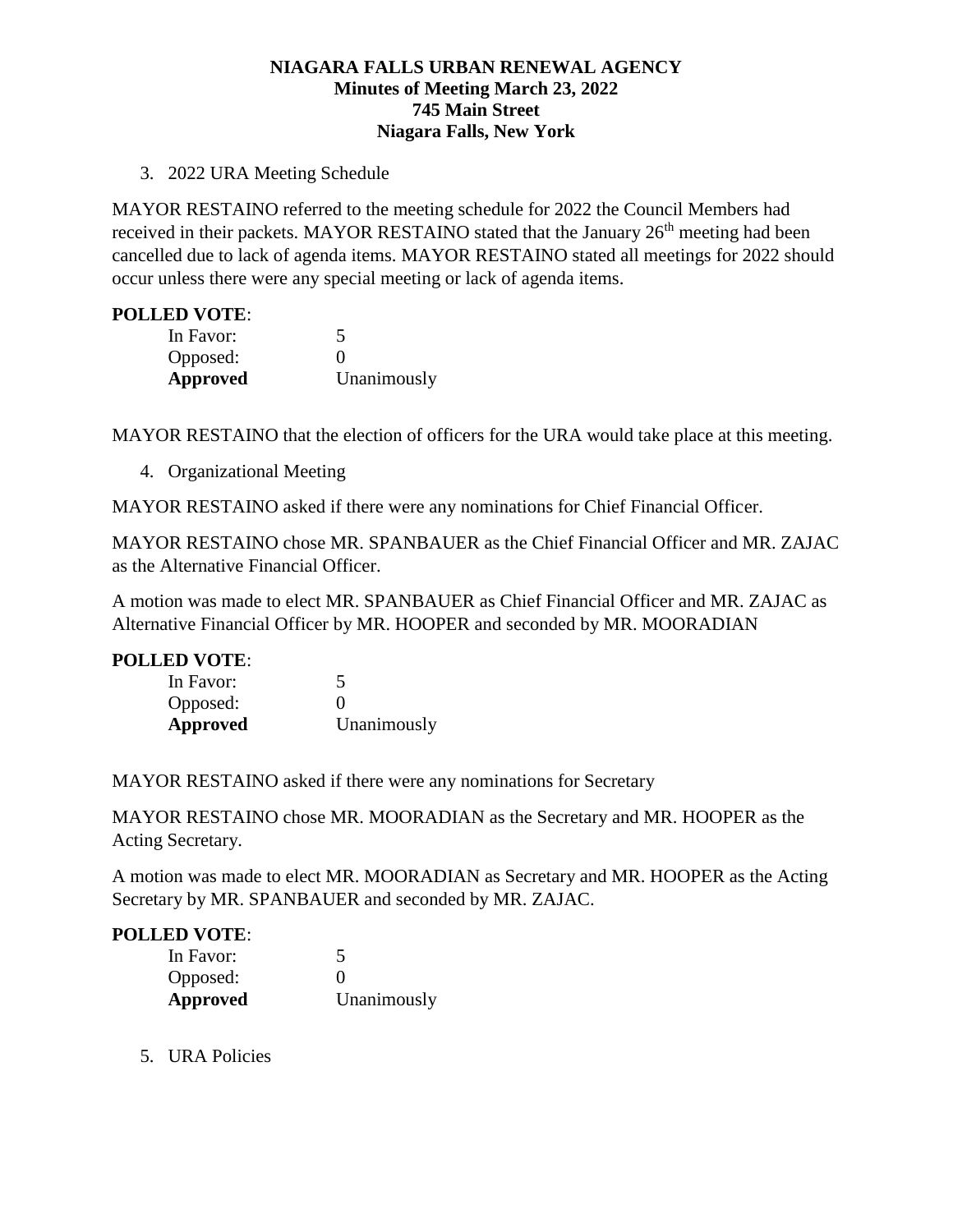MAYOR RESTAINO stated that he hoped the Council Members had looked over the paperwork. MAYOR RESTAINO stated that all questions could be directed to him. He stated they would go through each section independently…

a. Mission Statement

A motion to approve the policy was made by MR. SPANBAUER and seconded by MR. MOORADIAN

## **POLLED VOTE**:

| In Favor: | $\mathcal{L}$     |
|-----------|-------------------|
| Opposed:  | $\mathbf{\Omega}$ |
| Approved  | Unanimously       |

b. Investment Guidelines

A motion to approve the guidelines was made by MR. SPANBAUER and seconded by MR. MOORADIAN

## **POLLED VOTE**:

| In Favor: | $\mathcal{D}$     |
|-----------|-------------------|
| Opposed:  | $\mathbf{\Omega}$ |
| Approved  | Unanimously       |

c. Property Disposition Policy

A motion to approve the policy was made by MR. SPANBAUER and seconded by MR. MOORADIAN

### **POLLED VOTE**:

| In Favor: | C                 |
|-----------|-------------------|
| Opposed:  | $\mathbf{\Omega}$ |
| Approved  | Unanimously       |

d. Banking Resolution

A motion to approve the resolution was made by MR. SPANBAUER and seconded by MR. MOORADIAN

### **POLLED VOTE**:

| In Favor: |             |
|-----------|-------------|
| Opposed:  | $\theta$    |
| Approved  | Unanimously |

e. Employee Protection/Code of Conduct Policy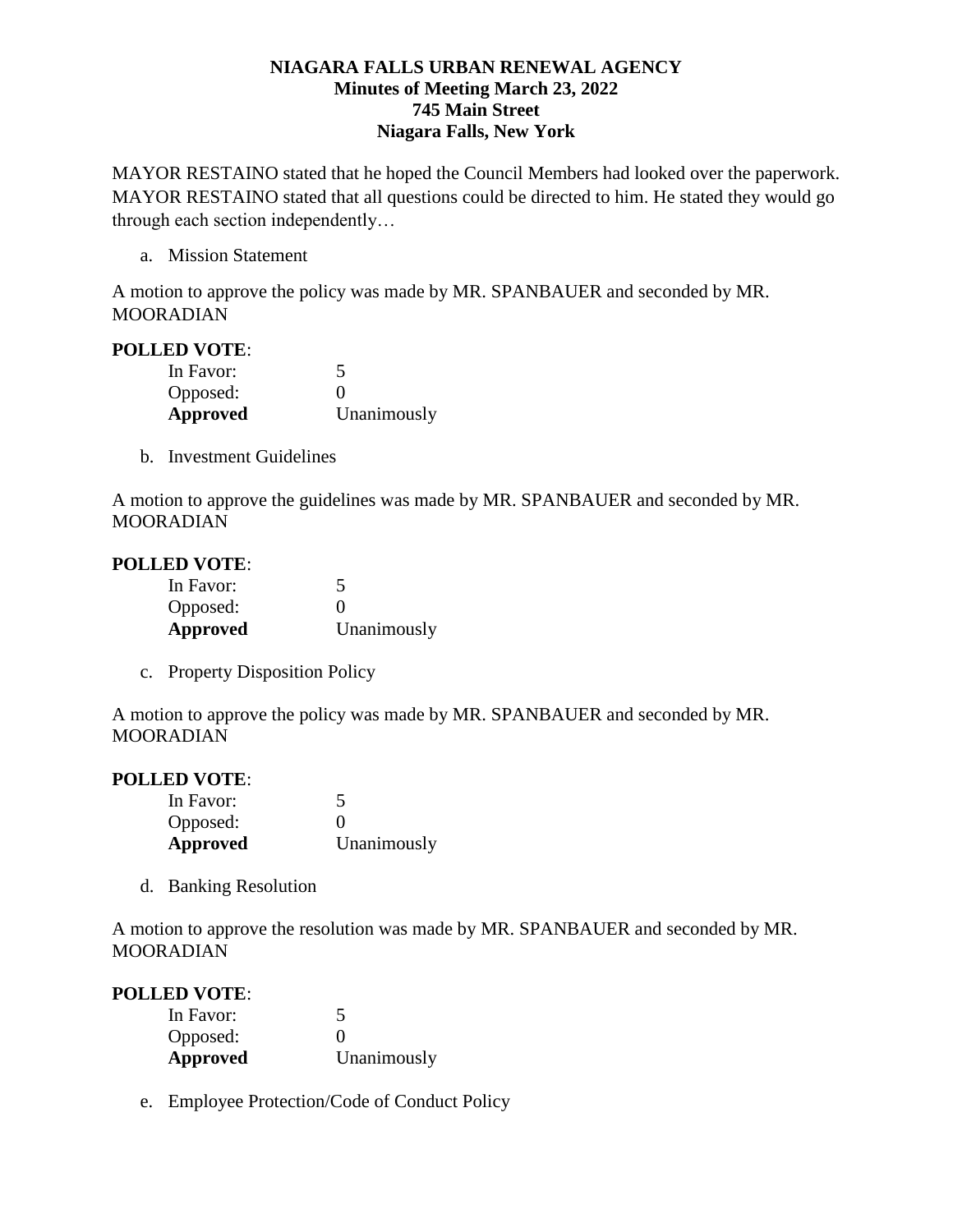MAYOR RESTAINO stated the policy was drawn up as the standard and usual employee code of conduct.

A motion to approve the policy was made by MR. SPANBAUER and seconded by MR. MOORADIAN

### **POLLED VOTE**:

| In Favor:       | C            |
|-----------------|--------------|
| Opposed:        | $\mathbf{0}$ |
| <b>Approved</b> | Unanimously  |

f. Conflict of Interest Policy

MAYOR RESTAINO stated it was standard with code of conduct.

A motion to approve the policy was made by MR. SPANBAUER and seconded by MR. MOORADIAN

## **POLLED VOTE**:

| In Favor:       |                   |
|-----------------|-------------------|
| Opposed:        | $\mathbf{\Omega}$ |
| <b>Approved</b> | Unanimously       |

g. Compensation Policy

A motion to approve the policy was made by MR. SPANBAUER and seconded by MR. MOORADIAN

### **POLLED VOTE**:

| In Favor: | C                 |
|-----------|-------------------|
| Opposed:  | $\mathbf{\Omega}$ |
| Approved  | Unanimously       |

6. Old Business

MAYOR RESTAINO stated there was no Old Business pending.

7. New Business

MAYOR RESTAINO stated that MS. CELIK had left her position as Planner Two in the Planning Department. MAYOR RESTAINO had accepted her resignation.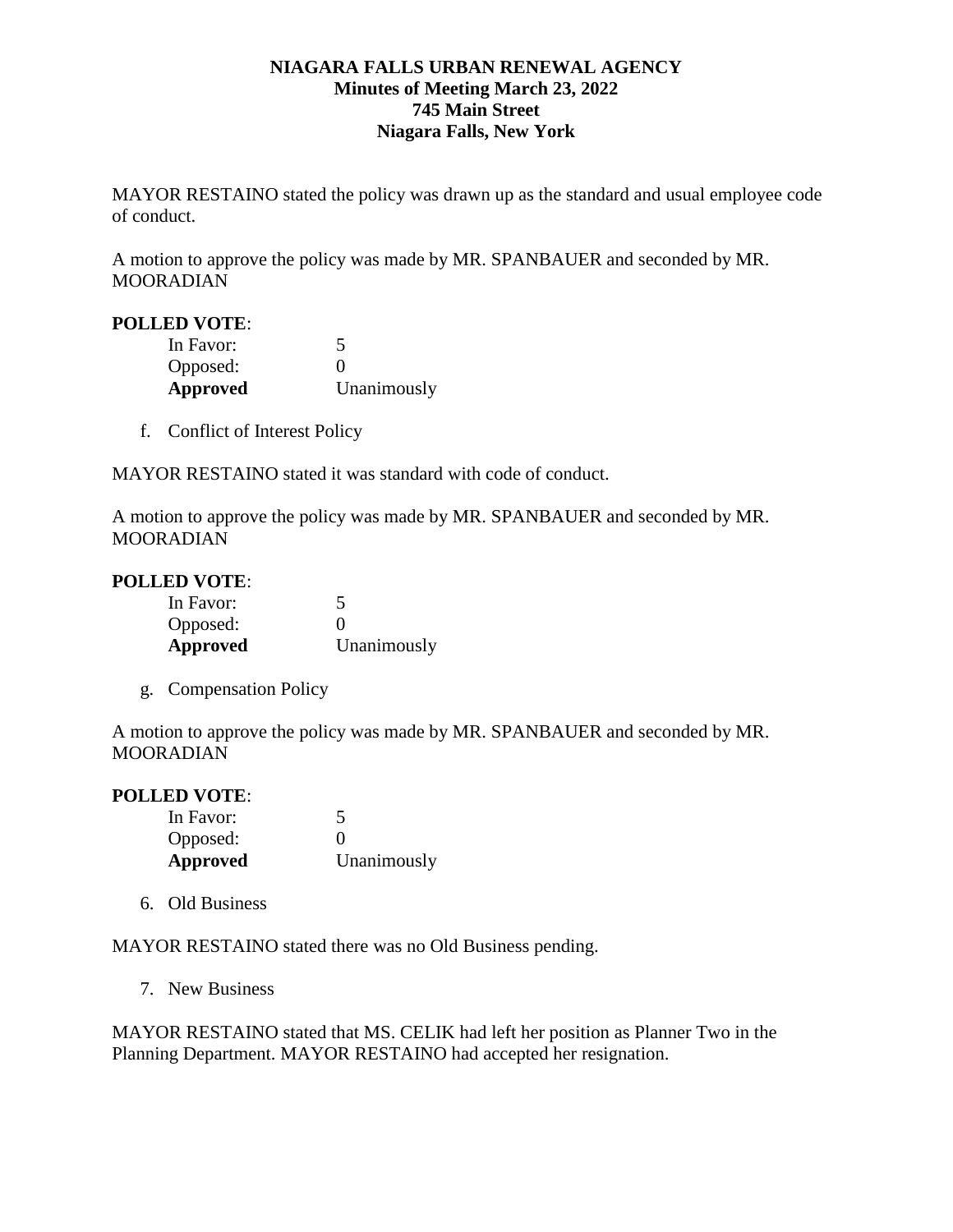A motion was made to accept the resignation of GRACE CELIK as the Former Recording Secretary and accept the appointment of SARINA DEACON as the new Recording Secretary was made by MR. MOORADIAN and seconded by MR. SPANBAUER

| <b>POLLED VOTE:</b> |             |
|---------------------|-------------|
| In Favor:           | 5           |
| Opposed:            | 0           |
| Approved            | Unanimously |

MAYOR RESTAINO asked if any of the board members had any questions, concerns or anything they wanted to address.

A motion to adjourn the meeting at 5:23PM was made by MR. SPANBAUER and seconded by MR. MOORADIAN.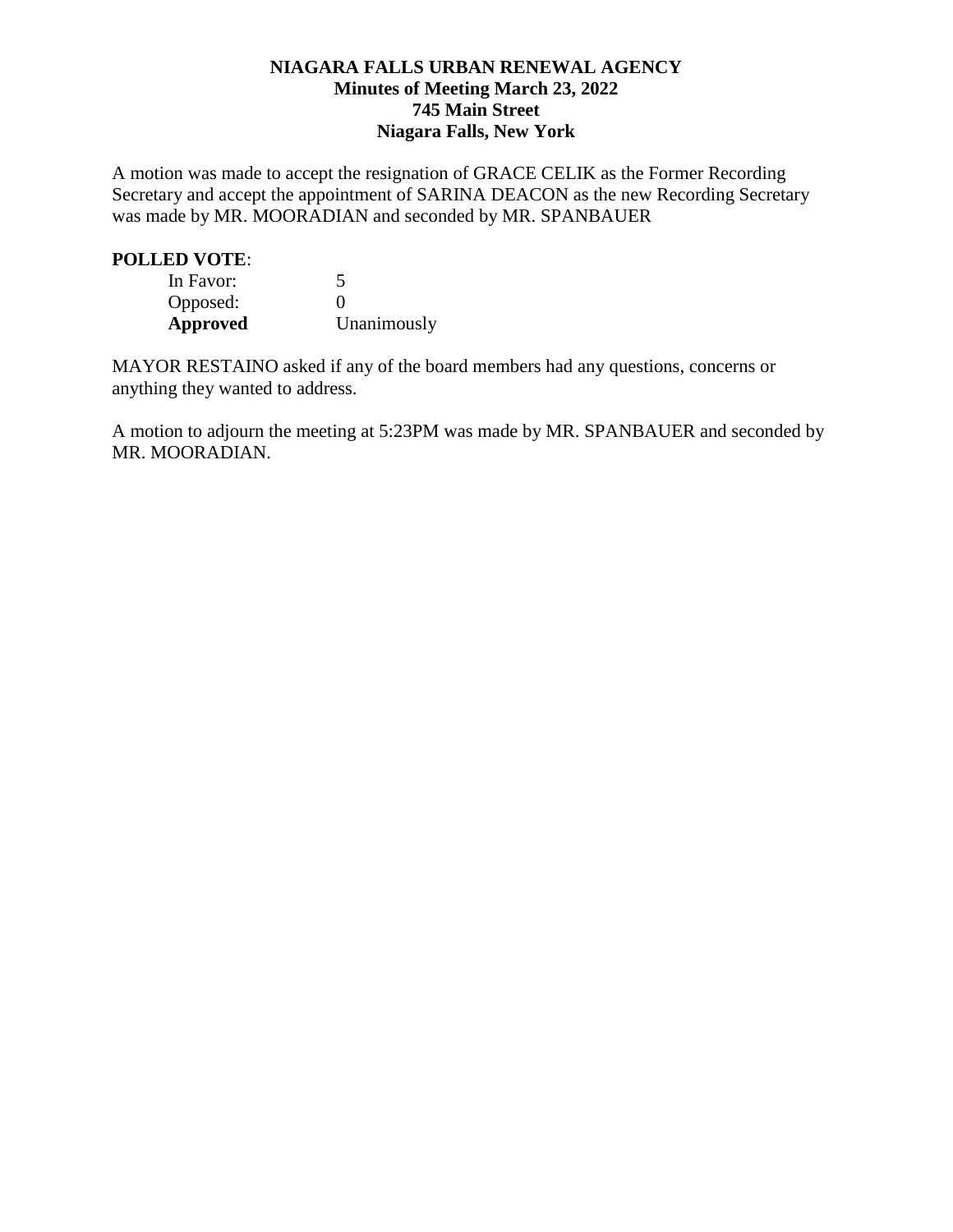

6390 Main Street, Suite 200 Williamsville, NY 14221

P 716.634.0700 TF 800.546.7556 F 716.634.0764 W EFPRgroup.com

### REPORT TO THE BOARD

March 23, 2022

The Board of Directors Niagara Falls Urban Renewal Agency:

We have audited the financial statements of the Niagara Falls Urban Renewal Agency (the Agency) for the year ended December 31, 2021, and have issued our report thereon dated March 23, 2022. Professional standards require that we provide you with information about our responsibilities under auditing standards generally accepted in the United States of America and Government Auditing Standards, as well as certain information related to the planned scope and timing of our audit. We have communicated such information in our engagement letter. Professional standards also require that we communicate to you the following information related to our audit.

### Significant Accounting Policies

Management is responsible for the selection and use of appropriate accounting policies. The significant accounting policies used by the Agency are described in note 2 to the financial statements. No new accounting policies were adopted and the application of existing policies was not changed during the year ended December 31, 2021. We noted no transactions entered into by the Agency during the year for which there is a lack of authoritative guidance or consensus. All significant transactions have been recognized in the financial statements in the proper period.

### Accounting Estimates

Accounting estimates are an integral part of the financial statements prepared by management and are based on management's knowledge and experience about past and current events and assumptions about future events. Certain accounting estimates are particularly sensitive because of their significance to the financial statements and because of the possibility that future events affecting them may differ significantly from those expected.

For the year ended December 31, 2021, we evaluated the key factors and assumptions used by management in determining that accounting estimates were reasonable in relation to the financial statements taken as a whole.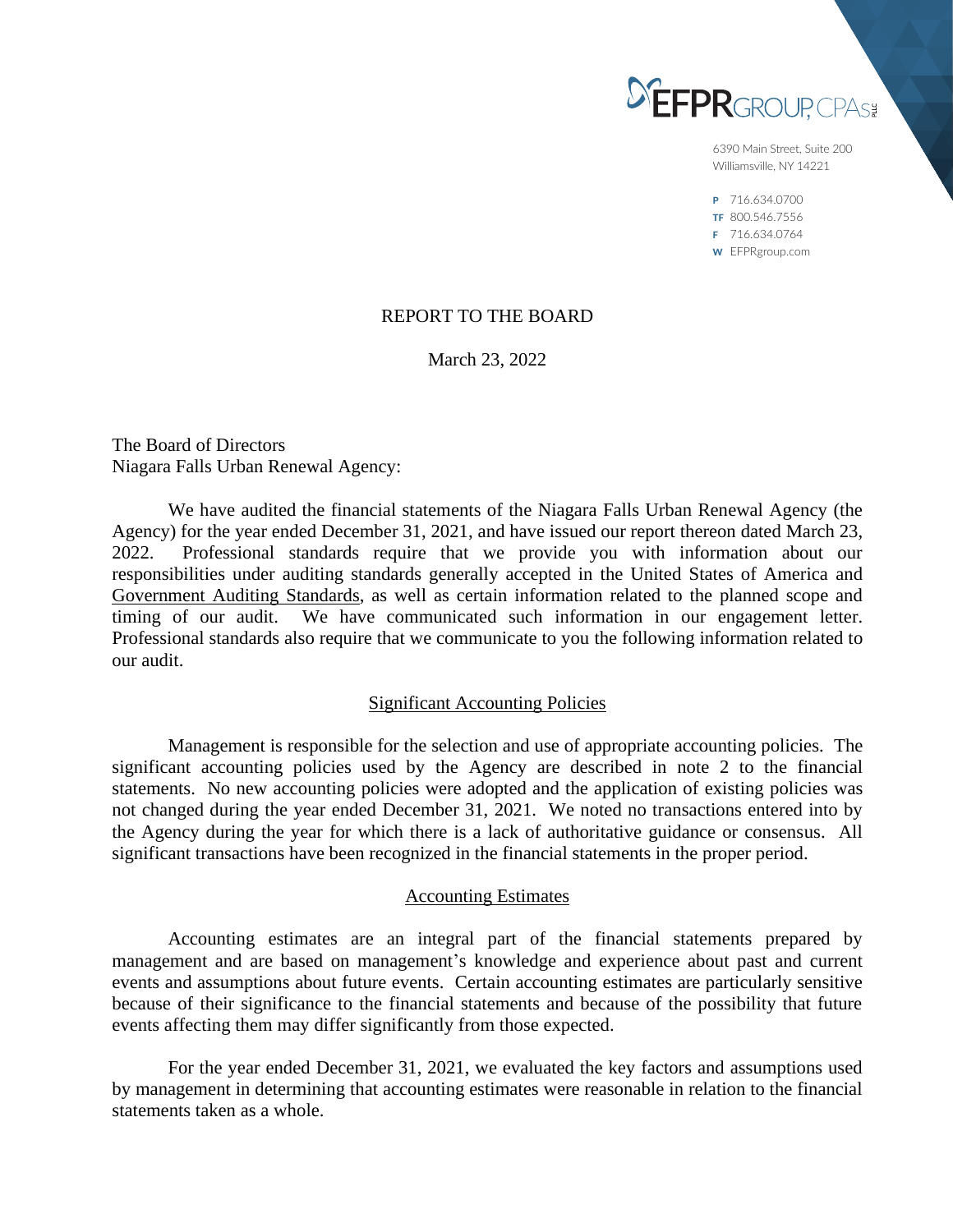The Board of Directors Niagara Falls Urban Renewal Agency Page 2

### Significant Disclosures

The financial statement disclosures are neutral, consistent and clear.

### Difficulties Encountered in Performing the Audit

We encountered no difficulties in dealing with management in performing and completing our audit.

### Corrected and Uncorrected Misstatements

Professional standards require us to accumulate all known and likely misstatements identified during the audit, other than those that are trivial, and communicate them to the appropriate level of management. Management has corrected all such misstatements.

#### Disagreements with Management

For purposes of this report, professional standards define a disagreement with management as a financial accounting, reporting, or auditing matter, whether or not resolved to our satisfaction that could be significant to the financial statements or the auditors' report. We are pleased to report that no such disagreements arose during the course of the audit.

#### Management Representations

We have requested certain representations from management that are included in the management representation letter.

#### Management Consultations with Other Independent Accountants

In some cases, management may decide to consult with other accountants about auditing and accounting matters similar to obtaining a "second opinion" on certain situations. If a consultation involves application of an accounting principle to the Agency's financial statements or a determination of the type of auditors' opinion that may be expressed on those statements, our professional standards require the consulting accountant to check with us to determine that the consultant has all the relevant facts. To our knowledge, there were no such consultations with other accountants.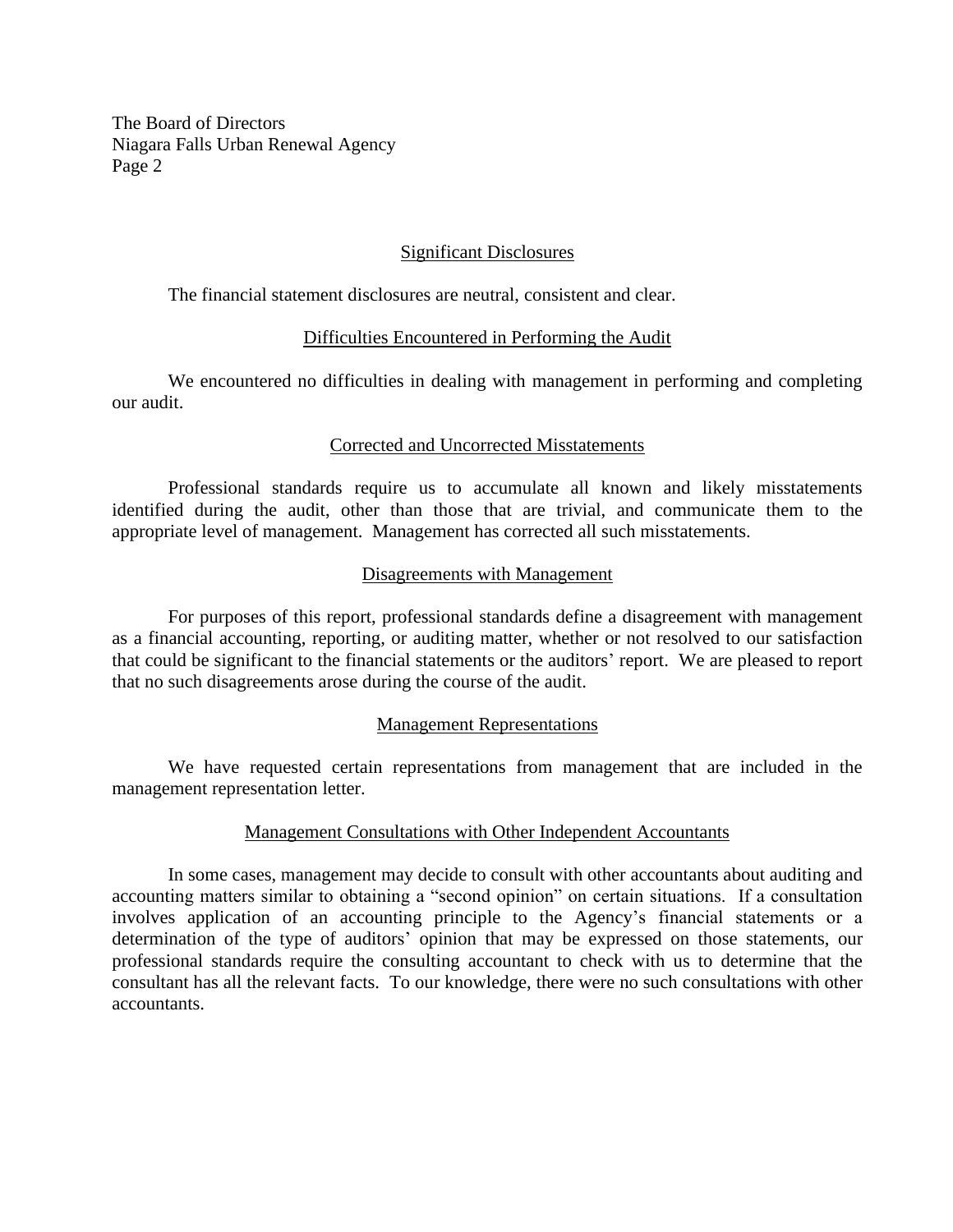The Board of Directors Niagara Falls Urban Renewal Agency Page 3

#### Other Audit Findings or Issues

We generally discuss a variety of matters, including the application of accounting principles and auditing standards, with management prior to being engaged as auditors. However, these discussions occurred in the normal course of our professional relationship and our responses were not a condition to our retention.

#### Other Matters

We applied certain limited procedures to management's discussion and analysis which is required supplementary information (RSI) that supplements the basic financial statements. Our procedures consisted of inquiries of management regarding the methods of preparing the information and comparing the information for consistency with management's responses to our inquires, the basic financial statements, and other knowledge we obtained during our audit of the basic financial statements. We did not audit the RSI and do not express an opinion or provide any assurance on the RSI.

\* \* \* \* \* \*

This information is intended solely for the use of the Board of Directors and management of the Agency and is not intended to be, and should not be, used by anyone other than these specified parties.

Very truly yours,

EFPR Group, CPAS, PLLC

EFPR GROUP, CPAs, PLLC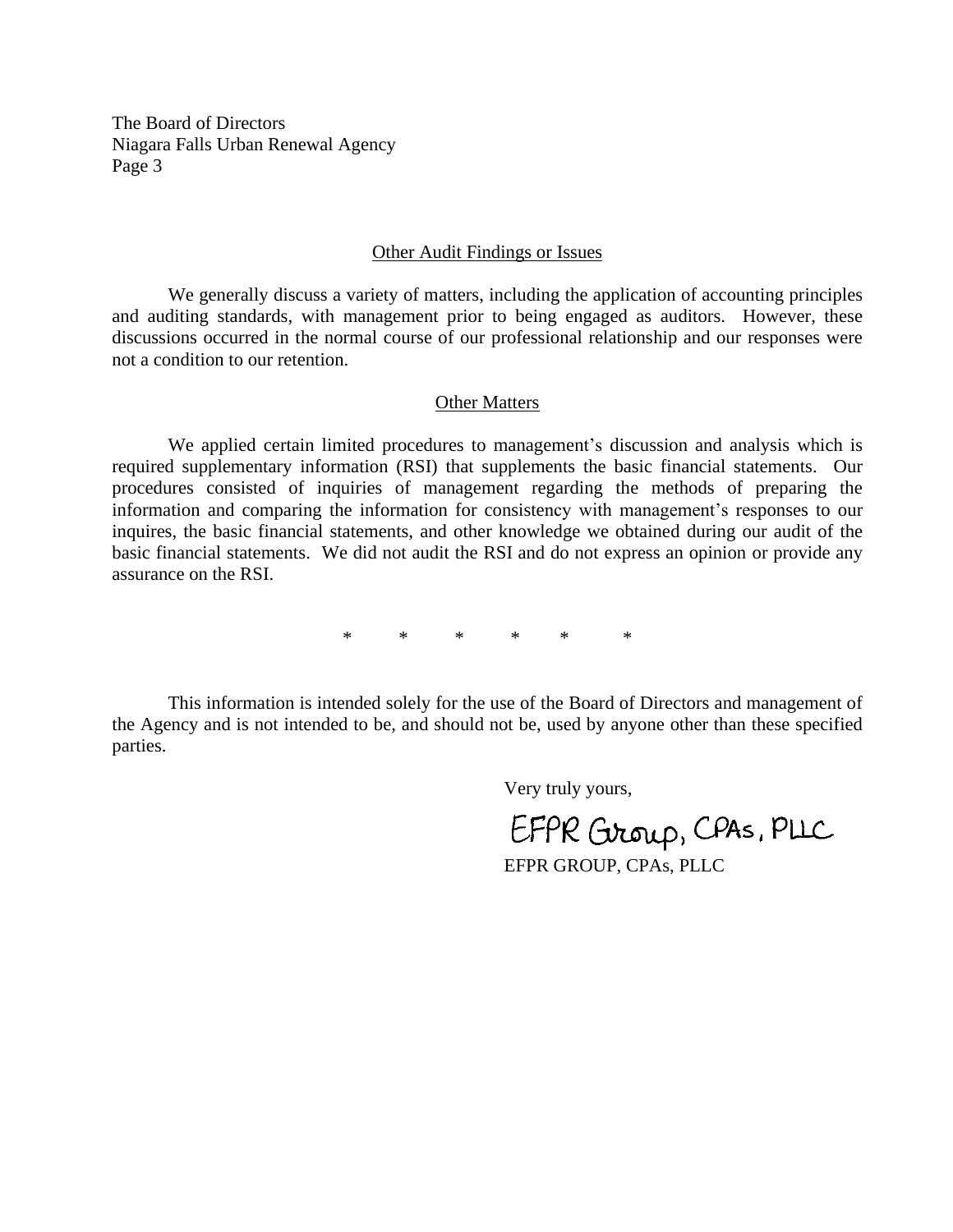> Financial Statements and Independent Auditors' Report

> December 31, 2021 and 2020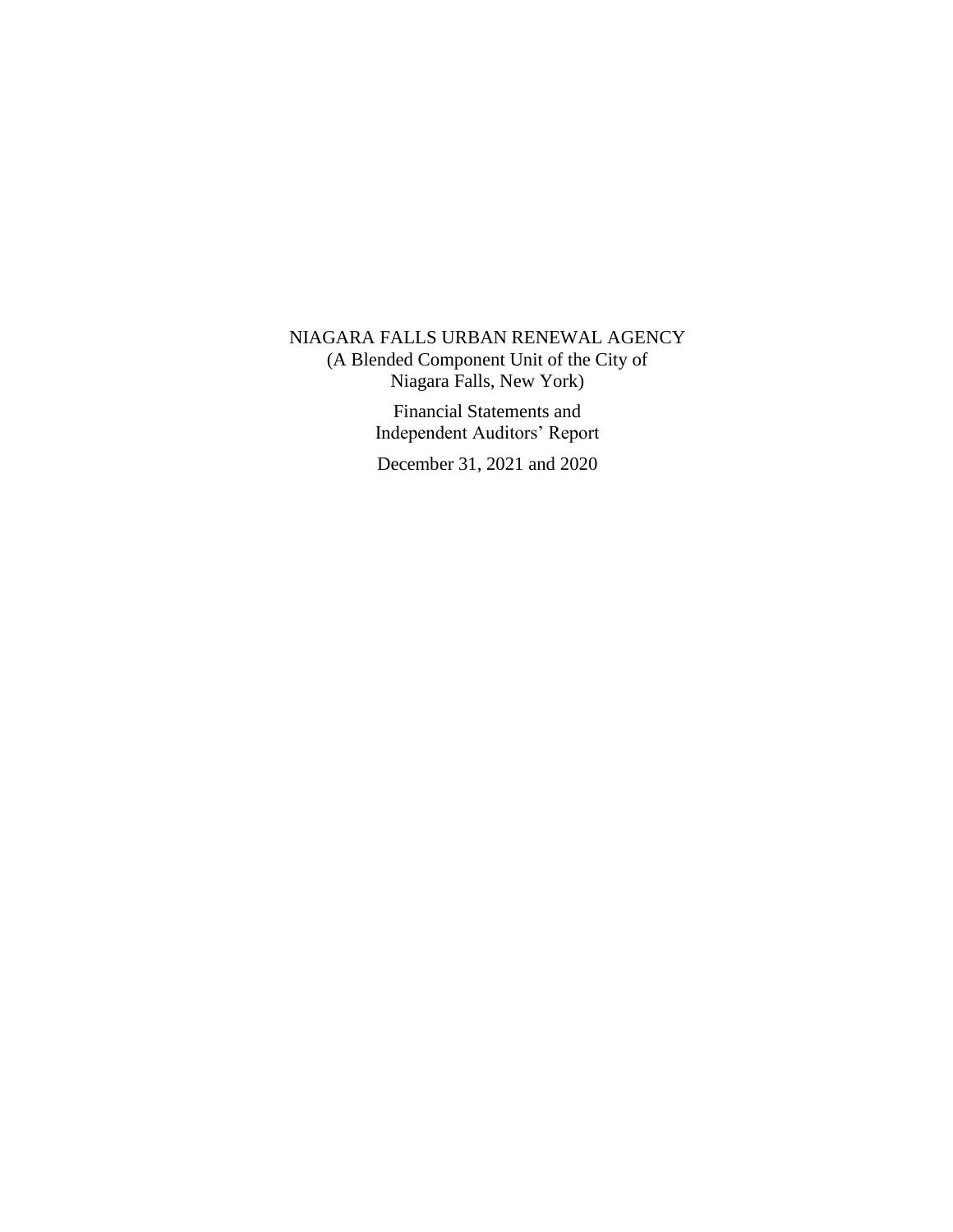Contents

|                                                                                                                                                                                                                                    | <u>Page</u> |
|------------------------------------------------------------------------------------------------------------------------------------------------------------------------------------------------------------------------------------|-------------|
| Independent Auditors' Report                                                                                                                                                                                                       | $1 - 3$     |
| Management's Discussion and Analysis                                                                                                                                                                                               | $4 - 7$     |
| <b>Financial Statements:</b><br><b>Statements of Net Position</b>                                                                                                                                                                  | 8           |
| <b>Statements of Activities</b>                                                                                                                                                                                                    | 9           |
| <b>Notes to Financial Statements</b>                                                                                                                                                                                               | $10 - 16$   |
| Independent Auditors' Report on Internal Control Over Financial<br>Reporting and on Compliance and Other Matters Based on an<br>Audit of Financial Statements Performed in Accordance with<br><b>Government Auditing Standards</b> | $17 - 18$   |
| Report on Investment Compliance with Section 201.3 of Title Two<br>of the Official Compilation of Codes, Rules and Regulations of<br>the State of New York                                                                         | $19 - 20$   |

\* \* \* \* \* \*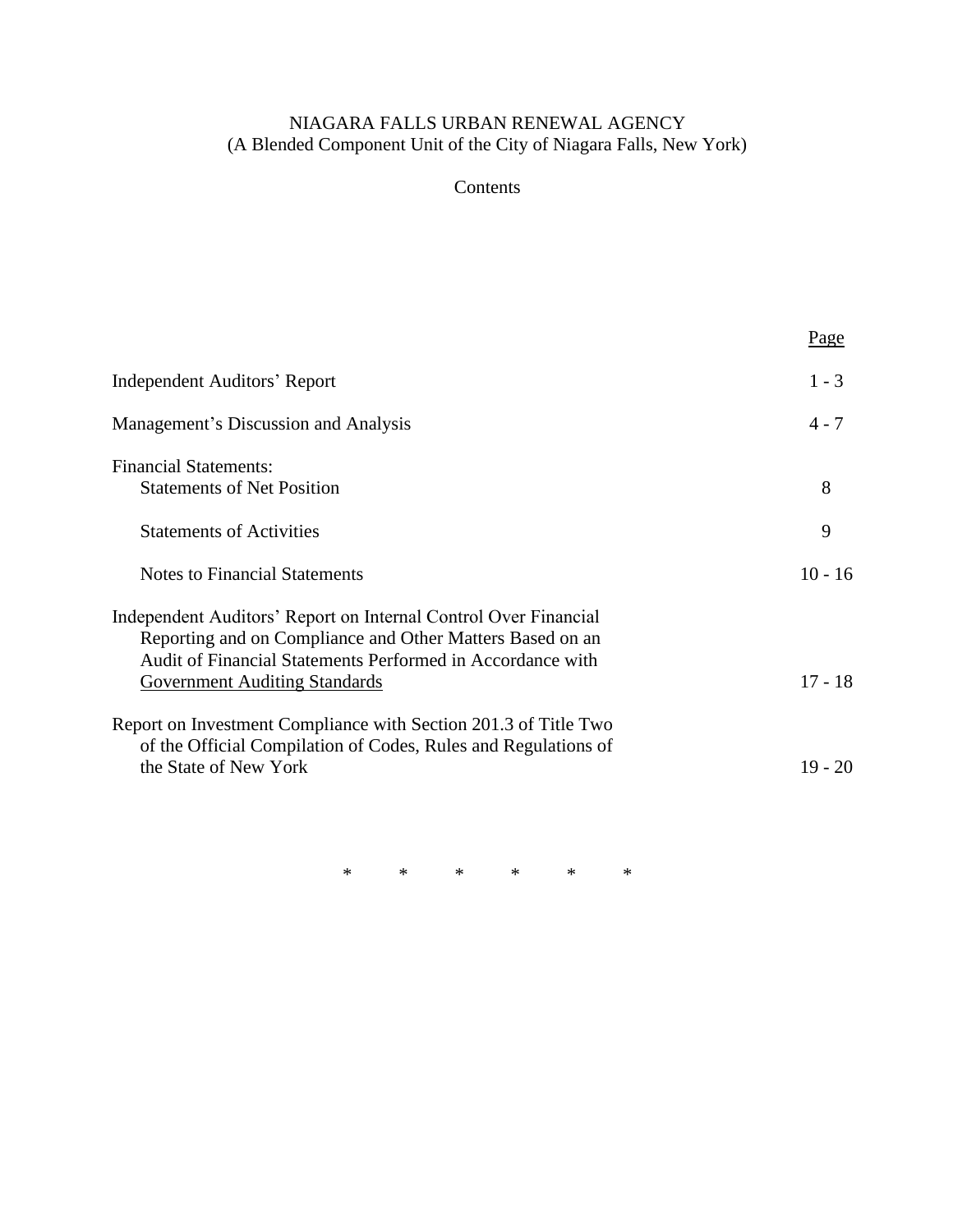

6390 Main Street, Suite 200 Williamsville, NY 14221

P 716.634.0700 TF 800.546.7556 F 716.634.0764 W EFPRgroup.com

## INDEPENDENT AUDITORS' REPORT

The Board of Directors Niagara Falls Urban Renewal Agency:

### Report on the Audit of the Financial Statements

### **Opinion**

We have audited the financial statements of Niagara Falls Urban Renewal Agency (the Agency), a blended component unit of the City of Niagara Falls, New York (the City), which comprise the statement of financial position as of December 31, 2021, and the related statements of activities for the year then ended, and the related notes to financial statements, which collectively comprise the Agency's basic financial statement as listed in the table of contents.

In our opinion, the accompanying financial statements present fairly, in all material respects, the financial position of the Agency as of December 31, 2021, and the changes in its financial position for the year then ended in accordance with accounting principles generally accepted in the United States of America.

### Basis for Opinion

We conducted our audit in accordance with auditing standards generally accepted in the United States of America (GAAS) and the standards applicable to financial audits contained in Government Auditing Standards, issued by the Comptroller General of the United States. Our responsibilities under those standards are further described in the Auditors' Responsibilities for the Audit of the Financial Statements section of our report. We are required to be independent of the Agency and to meet our other ethical responsibilities, in accordance with the relevant ethical requirements relating to our audit. We believe that the audit evidence we have obtained is sufficient and appropriate to provide a basis for our audit opinion.

### Prior Period Financial Statements

The financial statements of the Agency as of December 31, 2020, were audited by other auditor's whose report dated March 23, 2021, expressed an unmodified opinion on those statements.

### Emphasis of Matter

As discussed in note 1, the financial statements of the Agency, a blended component unit of the City, are intended to present the financial position, and the changes in financial position of only that portion of the governmental activities of the City that is attributable to the transactions of the Agency. They do not purport to, and do not, present fairly the financial position of the City, as of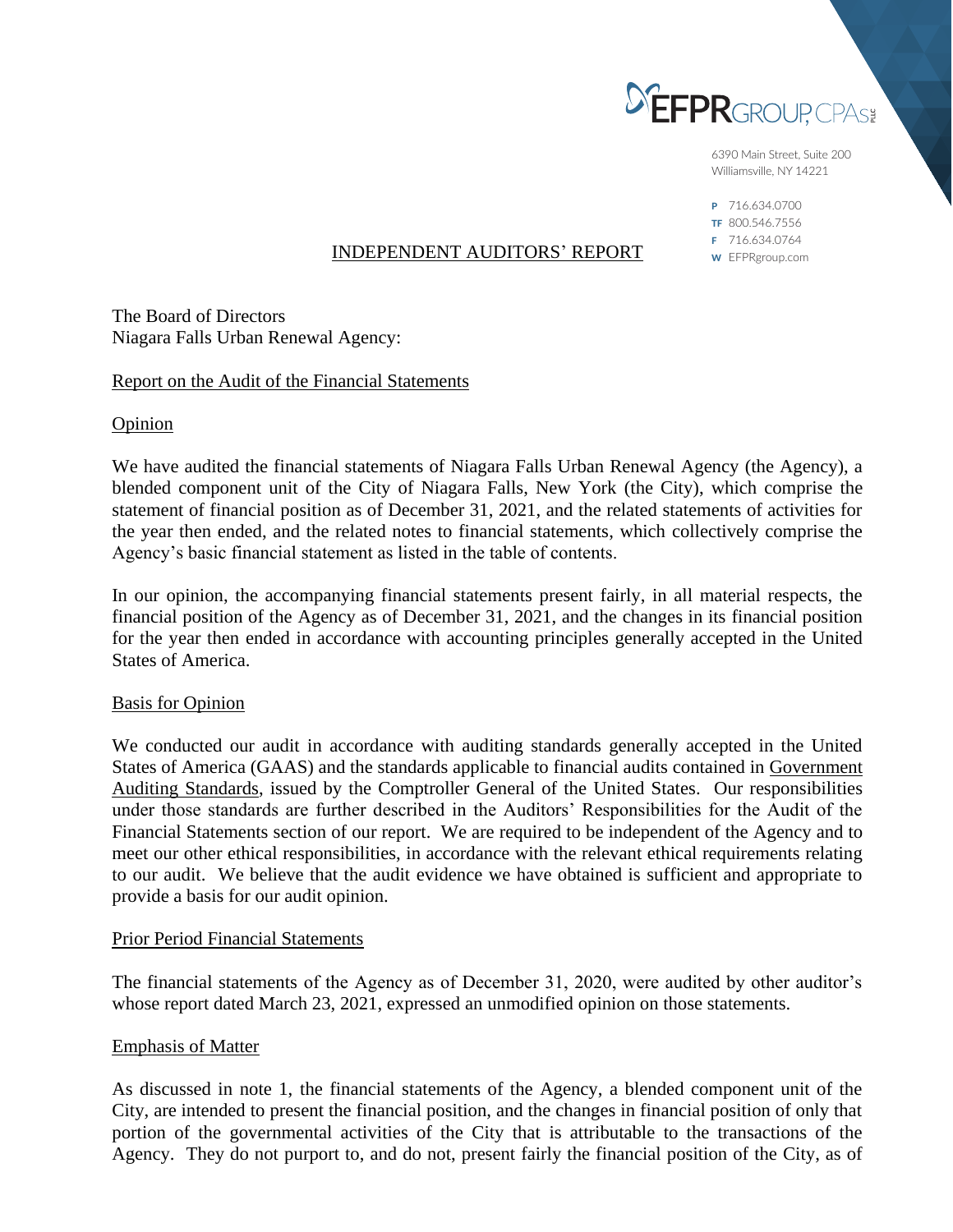December 31, 2021, and the changes in its financial position for the year then ended in accordance with accounting principles generally accepted in the United States of America. Our opinion is not modified with respect to this matter.

### Responsibilities of Management for the Financial Statements

Management is responsible for the preparation and fair presentation of the financial statements in accordance with accounting principles generally accepted in the United States of America, and for the design, implementation, and maintenance of internal control relevant to the preparation and fair presentation of financial statements that are free from material misstatement, whether due to fraud or error.

In preparing the financial statements, management is required to evaluate whether there are conditions or events, considered in the aggregate, that raise substantial doubt about the Agency's ability to continue as a going concern within one year after the date of the financial statements are available to be issued.

## Auditors' Responsibilities for the Audit of the Financial Statements

Our objectives are to obtain reasonable assurance about whether the financial statements as a whole are free from material misstatement, whether due to fraud or error, and to issue an auditors' report that includes our opinion. Reasonable assurance is a high level of assurance but is not absolute assurance and therefore is not a guarantee that an audit conducted in accordance with GAAS and Government Auditing Standards will always detect a material misstatement when it exists. The risk of not detecting a material misstatement resulting from fraud is higher than for one resulting from error, as fraud may involve collusion, forgery, intentional omissions, misrepresentations, or the override of internal control. Misstatements are considered material if there is a substantial likelihood that, individually or in the aggregate, they would influence the judgment made by a reasonable user based on the financial statements.

In performing an audit in accordance with GAAS and Government Auditing Standards, we:

- Exercise professional judgment and maintain professional skepticism throughout the audit.
- Identify and assess the risks of material misstatement of the financial statements, whether due to fraud or error, and design and perform audit procedures responsive to those risks. Such procedures include examining, on a test basis, evidence regarding the amounts and disclosures in the financial statements.
- Obtain an understanding of internal control relevant to the audit in order to design audit procedures that are appropriate in the circumstances, but not for the purpose of expressing an opinion on the effectiveness of the Agency's internal control. Accordingly, no such opinion is expressed.
- Evaluate the appropriateness of accounting policies used and the reasonableness of significant accounting estimates made by management, as well as evaluate the overall presentation of the financial statements.
- Conclude whether, in our judgment, there are conditions or events, considered in the aggregate, that raise substantial doubt about the Agency's ability to continue as a going concern for a reasonable period of time.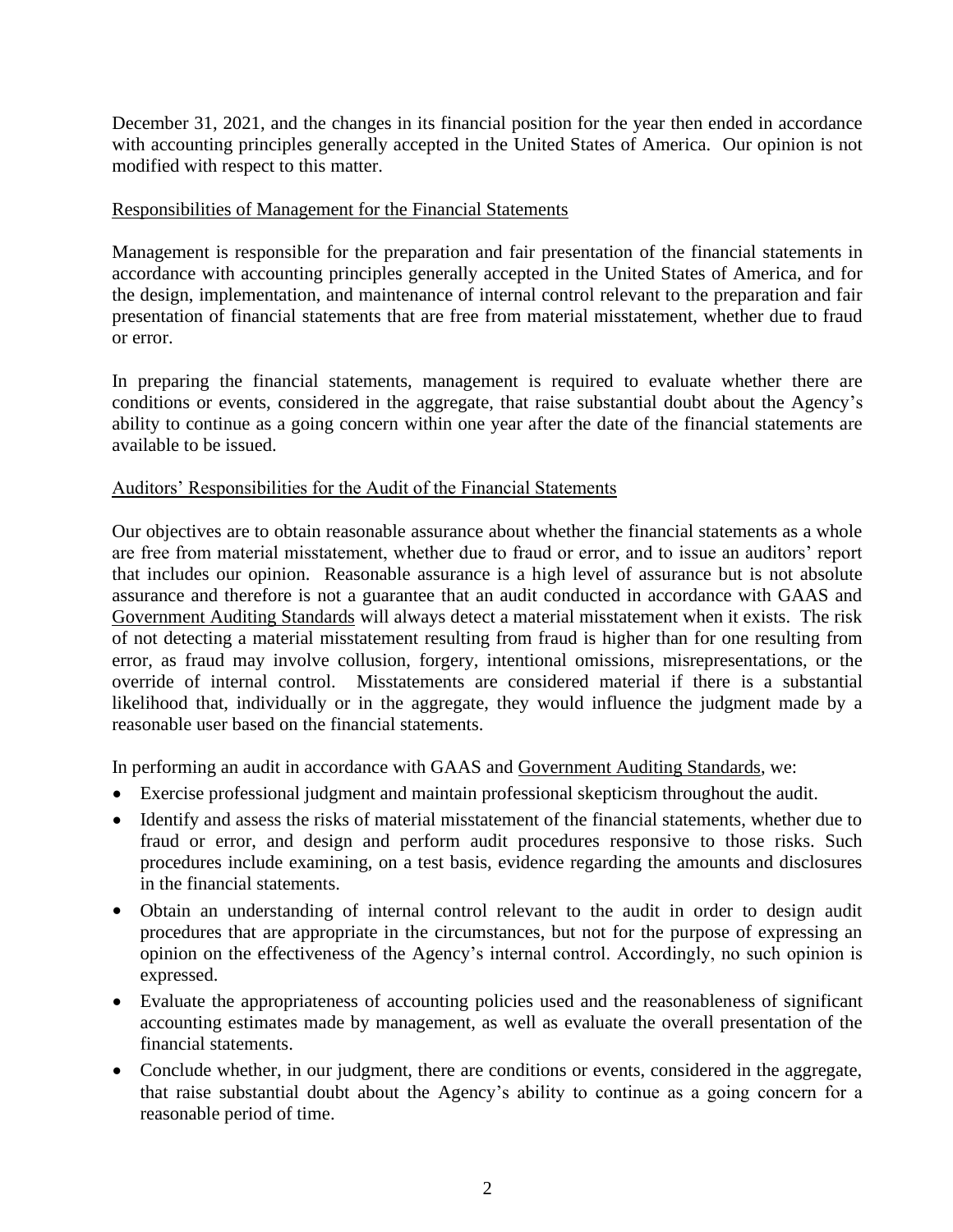We are required to communicate with those charged with governance regarding, among other matters, the planned scope and timing of the audit, significant audit findings, and certain internal control-related matters that we identified during the audit.

### Required Supplementary Information

Accounting principles generally accepted in the United States of America require that the management's discussion and analysis be presented to supplement the basic financial statements. Such information is the responsibility of management and, although not a part of the basic financial statements, is required by the Governmental Accounting Standards Board who considers it to be an essential part of financial reporting for placing the basic financial statements in an appropriate operational, economic, or historical context. We have applied certain limited procedures to the required supplementary information in accordance with GAAS, which consisted of inquiries of management about the methods of preparing the information and comparing the information for consistency with management's responses to our inquiries, the basic financial statements, and other knowledge we obtained during our audit of the basic financial statements. We do not express an opinion or provide any assurance on the information because the limited procedures do not provide us with sufficient evidence to express an opinion or provide any assurance.

### Other Reporting Required by Government Auditing Standards

In accordance with Government Auditing Standards, we have also issued our report dated March 23, 2022, on our consideration of the Agency's internal control over financial reporting and on our tests of its compliance with certain provisions of laws, regulations, contracts, and grant agreements and other matters. The purpose of that report is solely to describe the scope of our testing of internal control over financial reporting and compliance and the results of that testing, and not to provide an opinion on the effectiveness of the Agency's internal control over financial reporting or on compliance. That report is an integral part of an audit performed in accordance with Government Auditing Standards in considering the Agency's internal control over financial reporting and compliance.

EFPR Group, CPAS, PLLC

Williamsville, New York March 23, 2022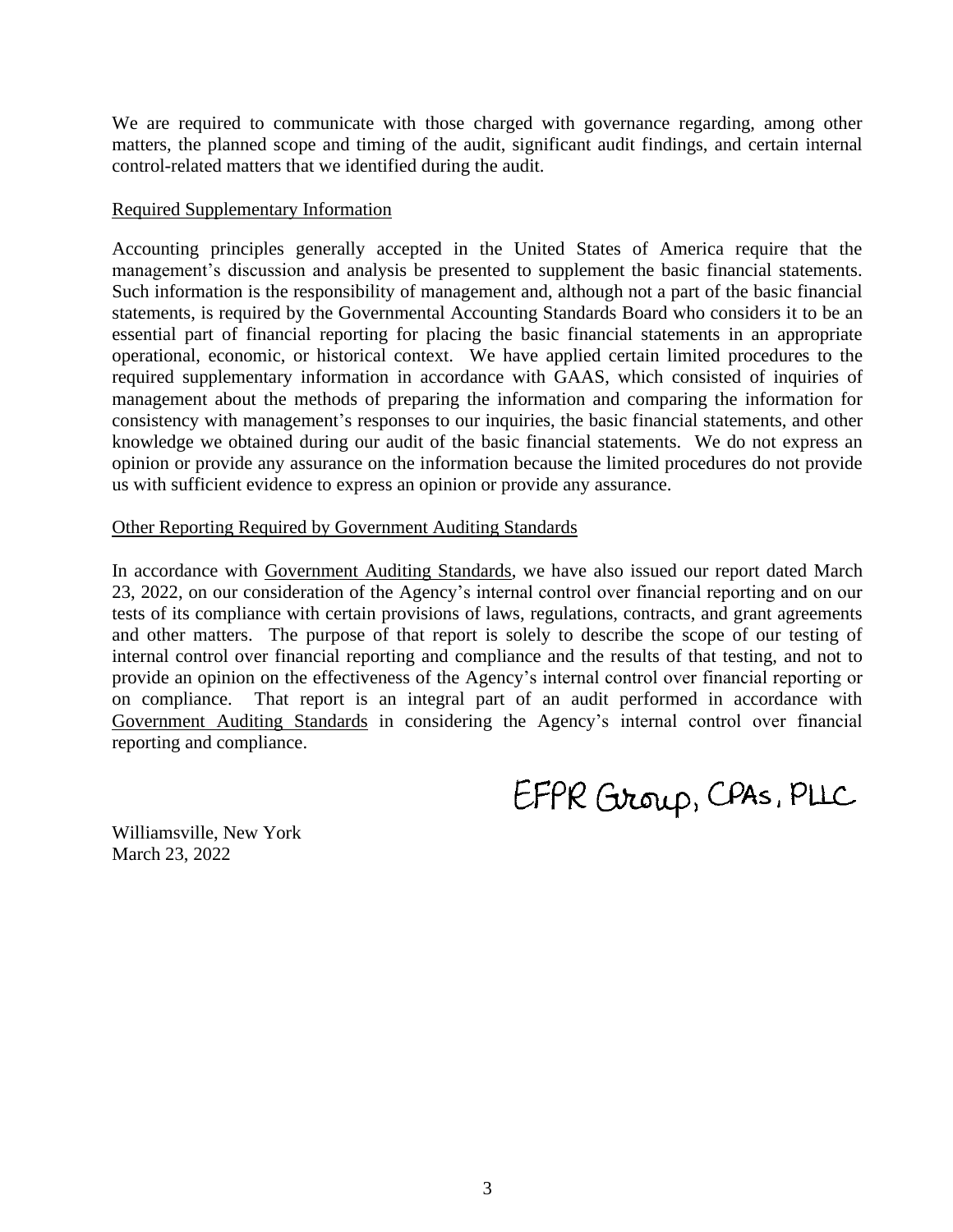Management's Discussion and Analysis

December 31, 2021 and 2020

As management of the Niagara Falls Urban Renewal Agency (the Agency), we offer readers of the Agency's financial statements this narrative overview and analysis of the financial activities of the Agency for the year ended December 31, 2021.

## The Organization

The Agency was created to revitalize, redevelop and eliminate slums and blighted areas of the established Urban Renewal District in the City of Niagara Falls (the City). The Agency is a blended component unit of the City. Accordingly, these financial statements report only the activities of the Agency.

### Overview of the Financial Statements

This discussion and analysis is intended to serve as an introduction to the Agency's financial statements. The Agency's financial statements comprise two components: (1) Agency-wide financial statements and (2) notes to financial statements.

### Agency-wide financial statements.

The Agency-wide financial statements are designed to provide readers with a broad overview of the Agency's finances, in a manner similar to a private-sector business.

The statements of net position presents information on all of the Agency's assets and liabilities, with the difference between the two reported as net position. Over time, increases or decreases in net position may serve as a useful indicator of whether the financial position of the Agency is improving or deteriorating.

The statements of activities present information showing how the Agency's net position changed during the year. All changes in net position are reported as soon as the underlying event giving rise to the change occurs, regardless of the timing of related cash flows. Thus, revenues and expenses are reported in this statement for some items that will result in cash flows in future fiscal periods.

The Agency-wide financial statements can be found on pages immediately following this section.

### Notes to financial statements.

The notes provide additional information that is essential to a full understanding of the data provided in the Agency-wide financial statements. The notes to financial statements can be found following the Financial Statements section of this report.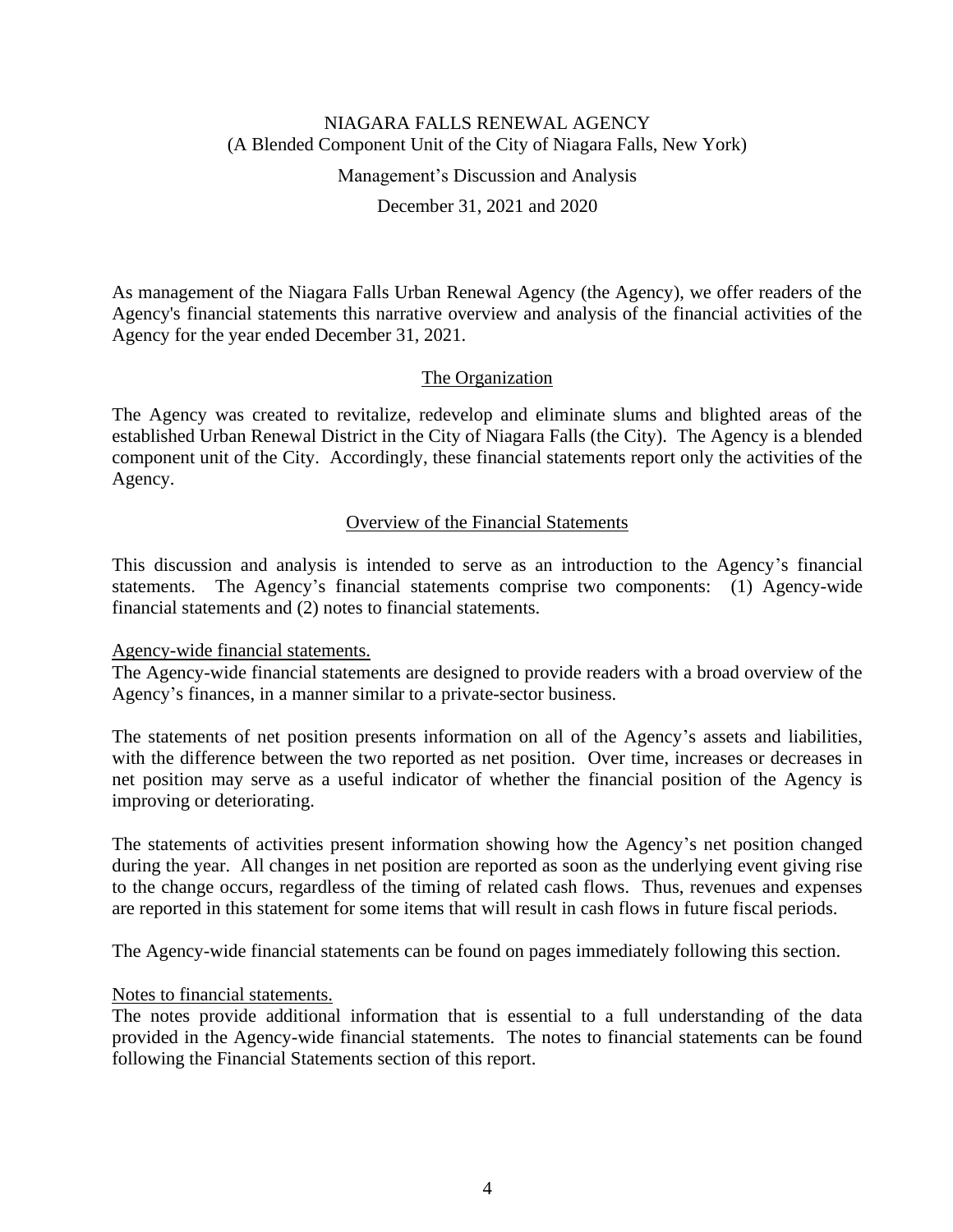### Management's Discussion and Analysis, Continued

### Financial Highlights

- The Agency's net position increased by \$23,151 and decreased by \$57,179 in 2021 and 2020, respectively, as a result of the individual year's operations.
- The assets of the Agency exceeded its liabilities by \$1,645,870 and \$1,622,719 at December 31, 2021 and 2020, respectively.
- The Agency, in 2021, continued moving forward on the South-End Downtown Gateway Area Revitalization Project.

| Assets                           | 2021          | 2020      | 2019      |
|----------------------------------|---------------|-----------|-----------|
| Cash and equivalents             | \$<br>550,166 | 569,385   | 557,662   |
| Grant receivable                 | 17,706        | 17,527    | 75,698    |
| Other receivables                | 144,375       | 64,167    | 28,977    |
| Property held for development    | 229,030       | 229,030   | 229,030   |
| Capital assets                   | 870,200       | 870,200   | 870,200   |
| <b>Total assets</b>              | 1,811,477     | 1,750,309 | 1,761,567 |
| Liabilities                      |               |           |           |
| <b>Current liabilities:</b>      |               |           |           |
| Due to the City of Niagara Falls | 20,537        | 30,645    | 29,511    |
| Unearned revenue                 | 145,070       | 96,945    | 52,158    |
| Total current liabilities        | 165,607       | 127,590   | 81,669    |
| <b>Net Position</b>              |               |           |           |
| Net investment in capital assets | 870,200       | 870,200   | 870,200   |
| Restricted                       | 775,670       | 752,519   | 809,698   |
| Total net position               | \$1,645,870   | 1,622,719 | 1,679,898 |

## **Statements of Net Position**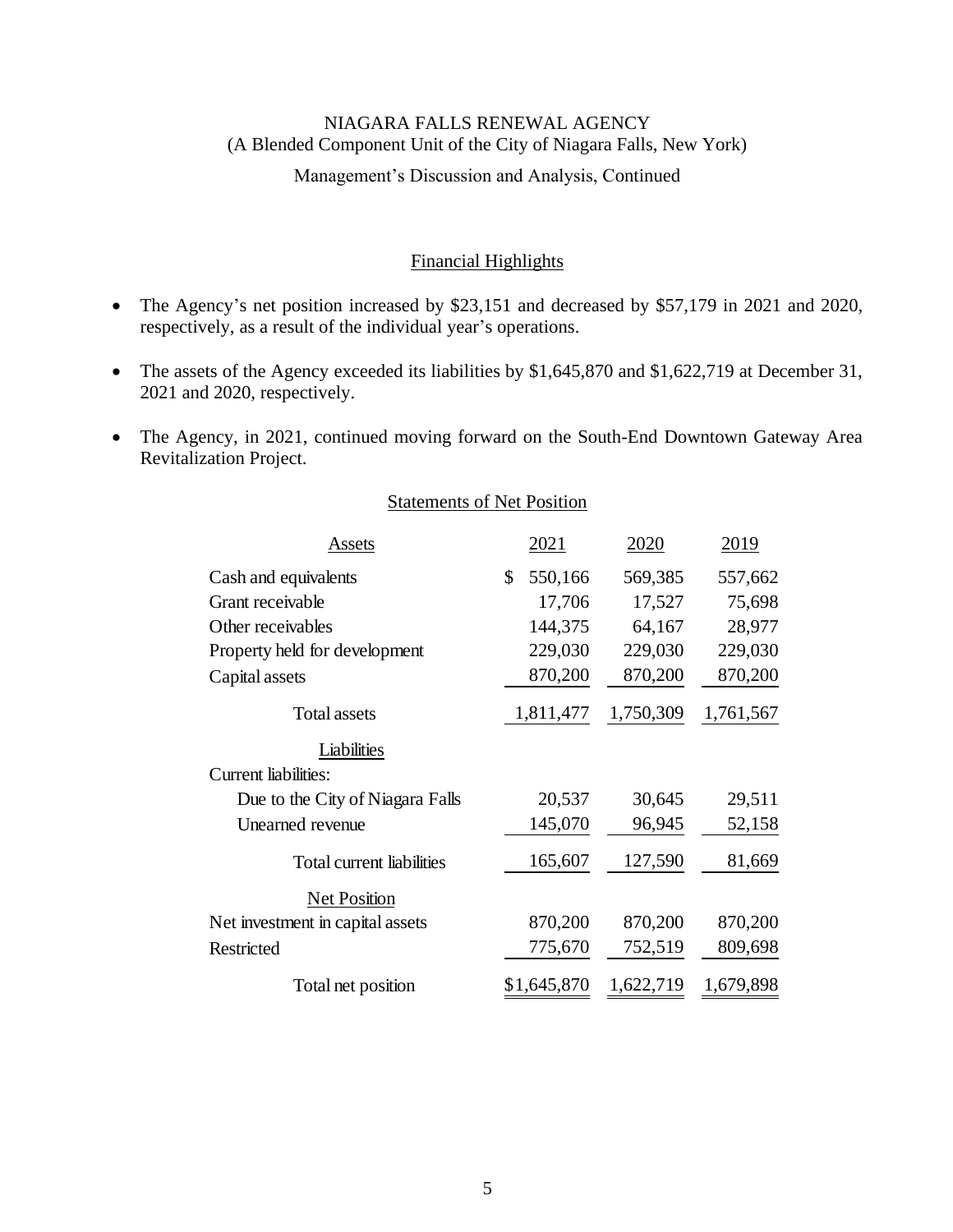## Management's Discussion and Analysis, Continued

| <b>Changes in Net Position</b>    |              |           |           |
|-----------------------------------|--------------|-----------|-----------|
|                                   | 2021         | 2020      | 2019      |
| Revenue:                          |              |           |           |
| Rental revenue                    | \$<br>48,275 | 44,787    | 40,567    |
| Grant revenue                     | 179          | 2,387     | 75,698    |
| Interest income                   | 94           | 314       | 338       |
| Total revenue                     | 48,548       | 47,488    | 116,603   |
| Expenses:                         |              |           |           |
| Community development eligible    |              |           |           |
| expenditures                      |              |           | 17,386    |
| Administrative fees               | 20,191       | 29,186    | 28,643    |
| Professional fees                 | 5,059        | 75,296    | 88,498    |
| Office supplies                   | 147          | 185       | 510       |
| Total expenses                    | 25,397       | 104,667   | 135,037   |
| Change in net position            | 23,151       | (57, 179) | (18, 434) |
| Net position at beginning of year | 1,622,719    | 1,679,898 | 1,698,332 |
| Net position at end of year       | \$1,645,870  | 1,622,719 | 1,679,898 |

### Cash and equivalents

The Agency's cash and equivalents decreased by \$19,219, or 3.4%, in 2021 due to the year's operations

### Capital assets and property held for development

The Agency's capital assets consisted of land and buildings at December 31, 2021 and 2020. There were no additions to the Agency's capital assets in 2021 and 2020.

### Revenue

Revenue increased by \$1,060, or 2.2% in 2021 from 2020, mainly due to payments received on the 325 Highland lease.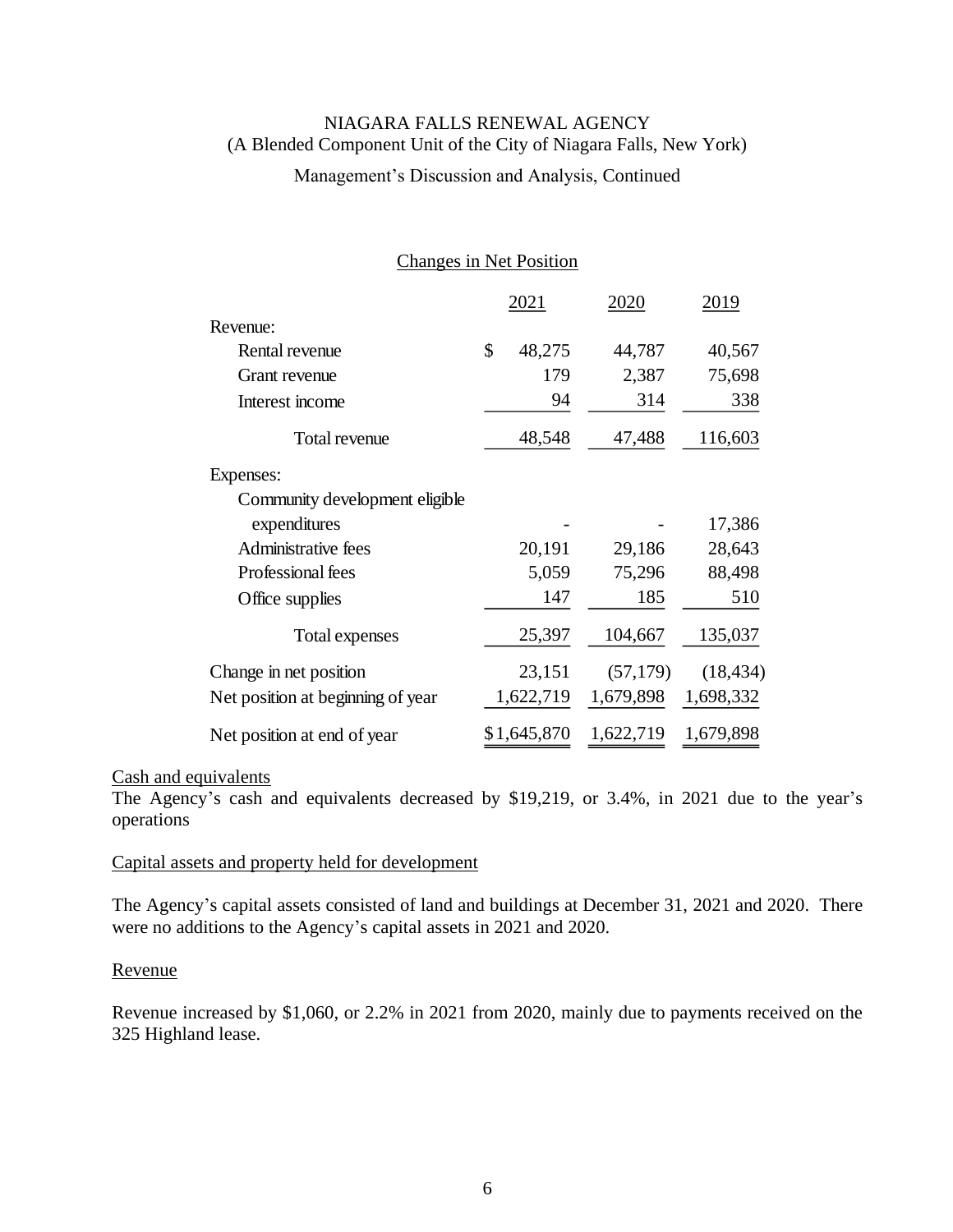Management's Discussion and Analysis, Continued

### Expenses

In 2018, the Agency approved a grant for the South-End Downtown Gateway Area Revitalization project. The City will leverage \$8 million in private investment including acquisition, blight removal and soft costs, for renovation or new construction of commercial or mix-use properties to be developed individually or as a group in the City's South End. The project will receive from New York State an incentive valued at \$1,500,000. During 2021, a \$179 grant receivable was recorded for payments that were made to consultants working on the South-End Downtown Gateway Area Revitalization project. Funds will be reimbursed by Empire State Development. These were the only expenses incurred in 2021 that were related to this project.

### Requests for Information

This financial report is designed to provide a general overview of the Agency's finances for all those with an interest in the Agency's finances. Questions concerning any of the information provided in this report or requests for additional financial information should be addressed to: Office of Counsel, Niagara Falls Urban Renewal Agency, 1022 Main Street, P.O. Box 69, Niagara Falls, New York 14302.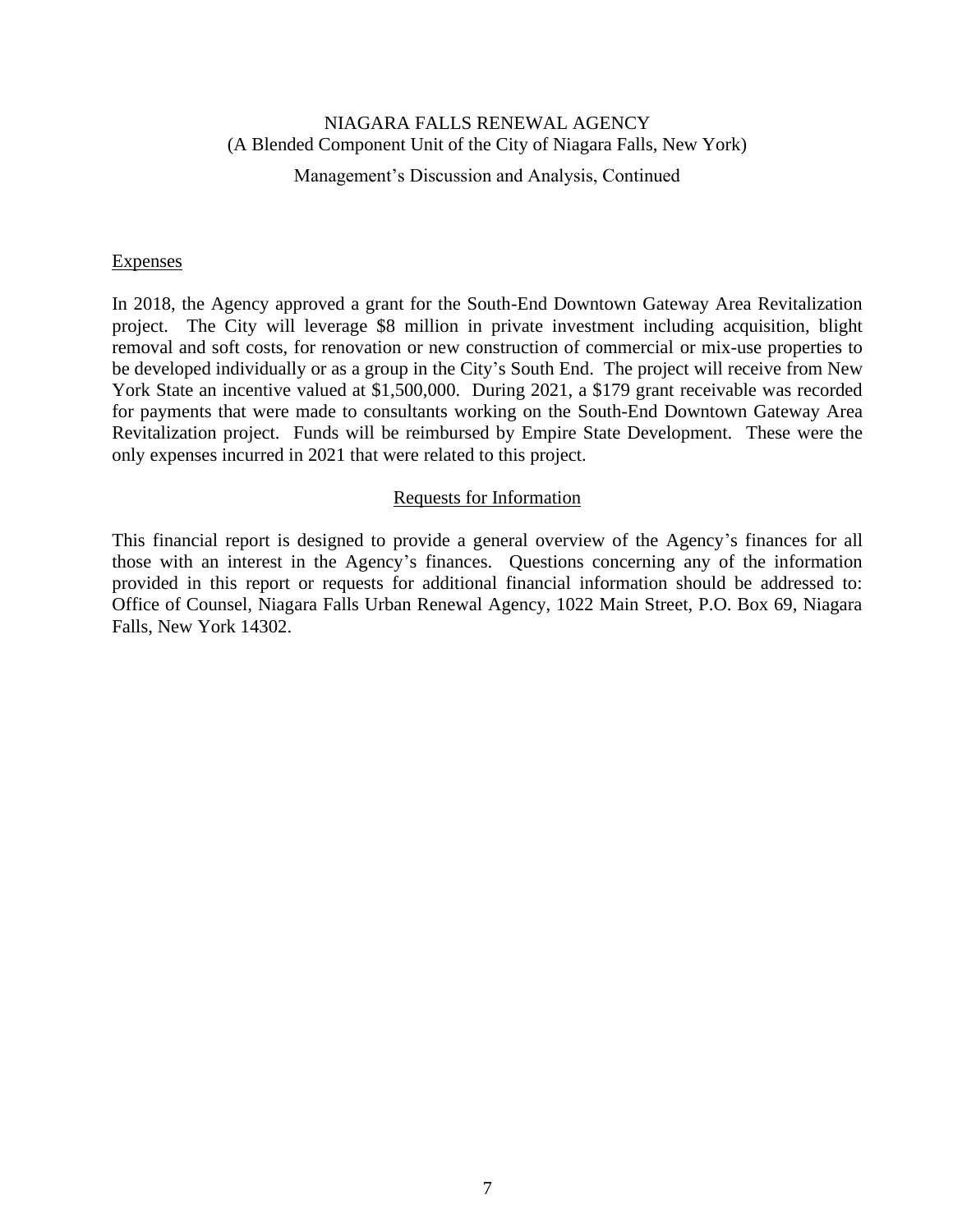## NIAGARA FALLS URBAN RENEWAL AGENCY (A Blended Component Unit of the City of Niagara Falls, New York) Statements of Net Position December 31, 2021 and 2020

| Assets                           | 2021                    | 2020      |
|----------------------------------|-------------------------|-----------|
| Current assets:                  |                         |           |
| Cash and equivalents             | $\mathbb{S}$<br>550,166 | 569,385   |
| Grant receivable                 | 17,706                  | 17,527    |
| Other receivables                | 144,375                 | 64,167    |
| Total current assets             | 712,247                 | 651,079   |
| Non-current assets:              |                         |           |
| Property held for development    | 229,030                 | 229,030   |
| Capital assets                   | 870,200                 | 870,200   |
| Total non-current assets         | 1,099,230               | 1,099,230 |
| <b>Total assets</b>              | 1,811,477               | 1,750,309 |
| Liabilities                      |                         |           |
| <b>Current liabilities:</b>      |                         |           |
| Due to the City of Niagara Falls | 20,537                  | 30,645    |
| Unearned revenue                 | 145,070                 | 96,945    |
| Total current liabilities        | 165,607                 | 127,590   |
| <b>Net Position</b>              |                         |           |
| Net investment in capital assets | 870,200                 | 870,200   |
| Restricted                       | 775,670                 | 752,519   |
| Total net position               | \$1,645,870             | 1,622,719 |

See accompanying notes to financial statements.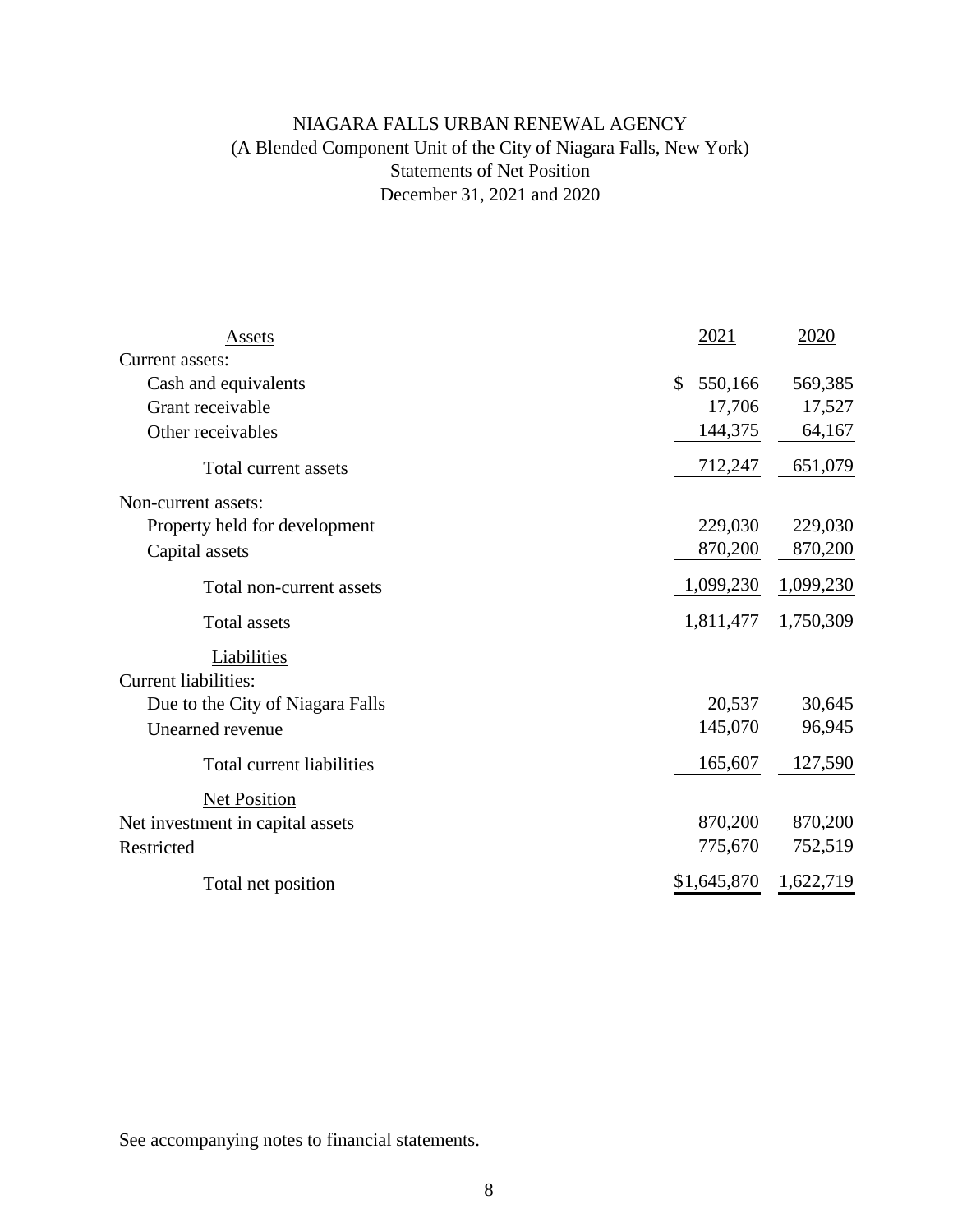## NIAGARA FALLS URBAN RENEWAL AGENCY (A Blended Component Unit of the City of Niagara Falls, New York) Statements of Activities Years ended December 31, 2021 and 2020

|                                   | 2021         | 2020      |
|-----------------------------------|--------------|-----------|
| Expenses:                         |              |           |
| General government:               |              |           |
| Administrative fees               | \$<br>20,191 | 29,186    |
| Professional fees                 | 5,059        | 75,296    |
| Office supplies                   | 147          | 185       |
| Total expenses                    | 25,397       | 104,667   |
| Program revenues:                 |              |           |
| Rental revenue                    | 48,275       | 44,787    |
| Grant revenue                     | 179          | 2,387     |
| Total program revenue             | 48,454       | 47,174    |
| Net program revenue (expense)     | 23,057       | (57, 493) |
| General revenue - interest income | 94           | 314       |
| Change in net position            | 23,151       | (57, 179) |
| Net position at beginning of year | 1,622,719    | 1,679,898 |
| Net position at end of year       | \$1,645,870  | 1,622,719 |

See accompanying notes to financial statements.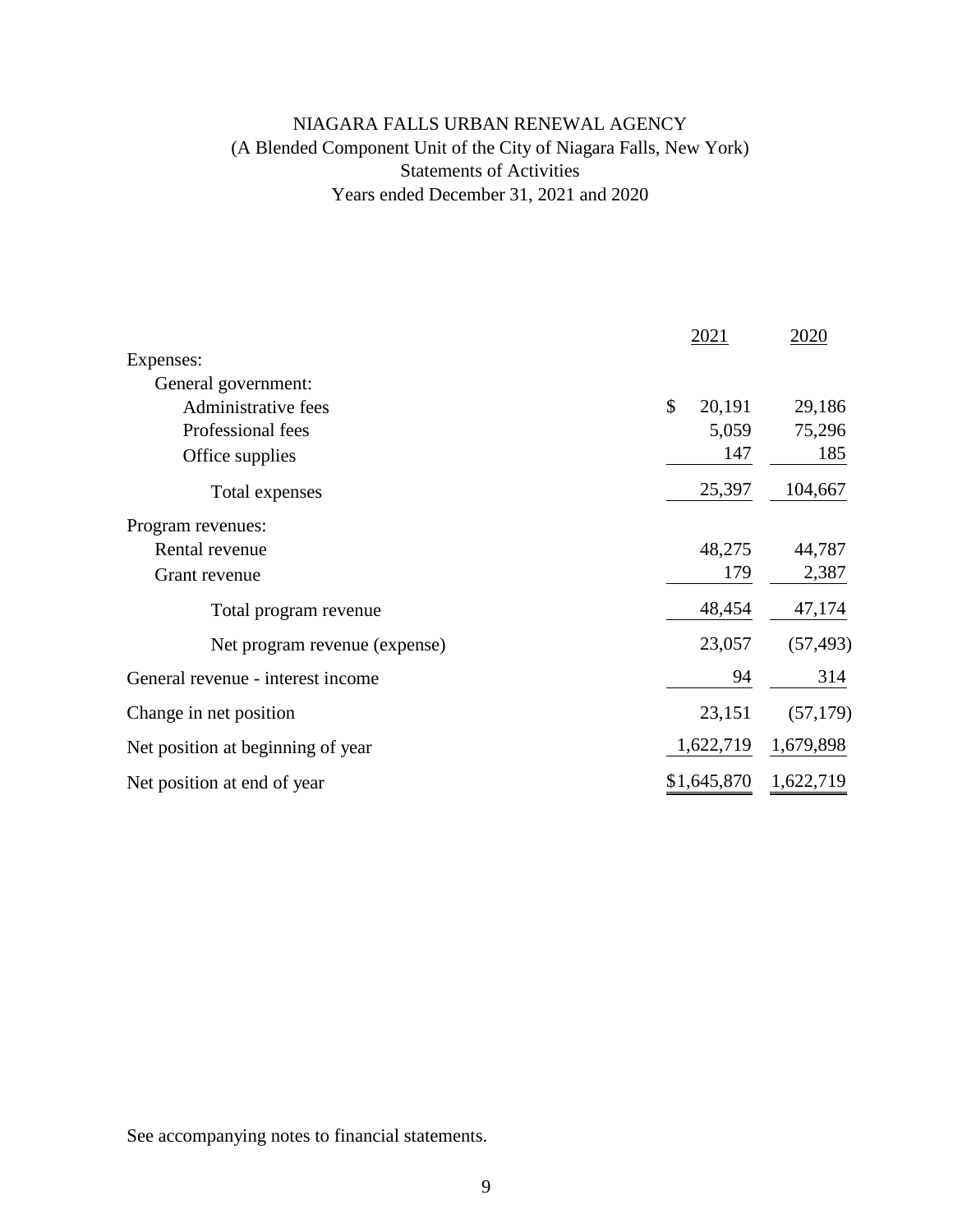### Notes to Financial Statements

December 31, 2021 and 2020

### (1) Organization

### (a) Reporting Entity

The financial statements of the Niagara Falls Urban Renewal Agency (the Agency), are intended to present only that portion of the governmental activities that are attributable to the transactions of the Agency. The Agency is a blended component unit of the City of Niagara Falls, New York (the City). The financial statements do not purport to and do not present the financial position of the City, as of December 31, 2021 and 2020, or the changes in its financial position for the years then ended in conformity with accounting principles generally accepted in the United States of America.

### (b) Nature of Operations

The governing body of the Agency, located in Niagara Falls, New York, is the Board of Directors. The scope of activities included within the accompanying financial statements are those transactions which comprise the Agency's operations, and are governed, or significantly influenced by the Board of Directors. The Board of Directors of the Agency is comprised of the Mayor, City Council, and four private sector members appointed by the City. The Agency was established in 1964 under General Municipal Law Section 593. The primary function of the Agency is to revitalize, redevelop and eliminate slums and blighted areas of the established Urban Renewal District in the City. The Agency is a blended component unit of the City by virtue of the majority board appointment and a financial benefit or burden relationship.

### (2) Summary of Significant Accounting Policies

- (a) Measurement Focus, Basis of Accounting and Financial Statement Presentation
	- The financial statements are reported using the economic resources measurement focus and the accrual basis of accounting. Revenue is recorded when earned and expenses are recorded when a liability is incurred, regardless of the timing of the related cash flows. Revenue, expenses, gains, and losses are classified into three classes of net position restricted, unrestricted and net investment in capital assets - which are displayed in the statements of net position.

(b) Cash and Equivalents

Cash and equivalents includes demand deposits, money markets, and certificates of deposit with original maturities of ninety days or less. The Agency maintains its cash and equivalents in bank accounts. Interest and dividend income from cash and equivalents is reported in general revenues in the statements of activities.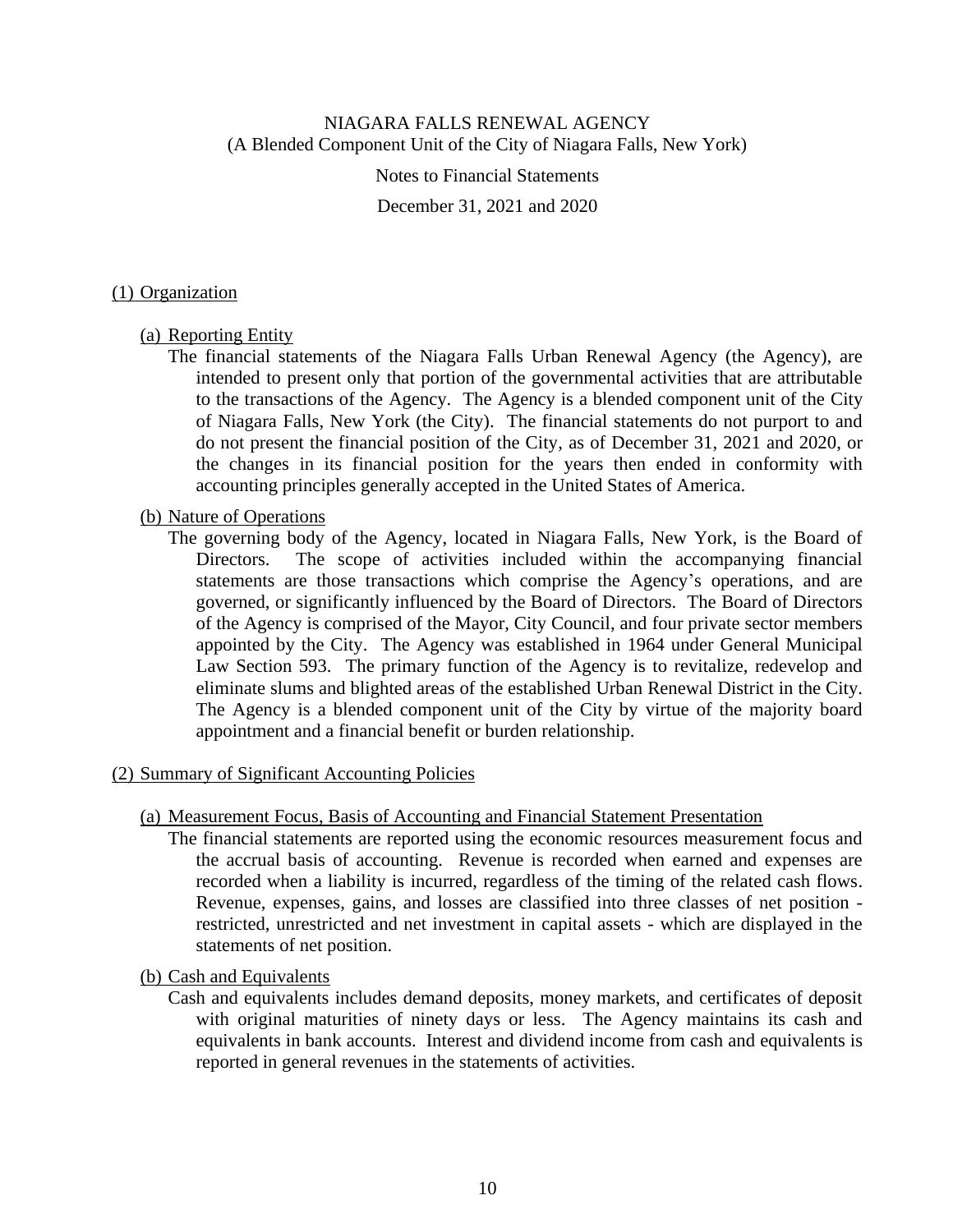## Notes to Financial Statements, Continued

## (2) Summary of Significant Accounting Policies, Continued

## (c) Estimates

The preparation of financial statements in accordance with accounting principles generally accepted in the United States of America requires management to make estimates and assumptions that affect certain reported amounts and disclosures. Accordingly, actual results could differ form those estimates.

## (d) Receivables

Receivables are shown gross, with uncollectible amounts recognized under the direct writeoff method. Generally accepted accounting principles require the establishment of an allowance for uncollectible receivables; however, no allowance for uncollectible receivables has been provided since it is believed that such allowance would not be material.

## (e) Unearned Revenue

Unearned revenues arise when potential revenues do not meet both the measurable and available criteria for recognition in the current period. This occurs when resources are received by the Agency before it has a legal claim to them, as when grant monies are received prior to incurring qualifying expenditures. In subsequent periods, when both recognition criteria are met, or when the Agency has legal claim to resources, the liability for unearned revenues is removed and revenues are recognized.

## (f) Capital Assets

Capital assets are stated at cost, or if donated, at fair value at the date of contribution. The Agency capitalizes items greater than \$1,000, which have useful lives greater than one year. Additions, improvements and other capital outlays that significantly extend the useful life of an asset are capitalized. Other costs incurred for routine repairs and maintenance are expensed as incurred. Depreciation, if applicable, is computed on a straight-line basis.

## (g) Net Position

Equity is classified as net position and displayed in three components:

- Net Investment in Capital Assets Consists of capital assets including restricted capital assets.
- Restricted Net Position Consists of net position with constraints on the use either by (1) external groups such as creditors, grantors, contributors, or laws or regulations of other governments; or (2) law through constitutional provisions or enabling legislation. After amounts included in net investment capital assets, all of the Agency's remaining net position was considered restricted at December 31, 2021 and 2020 because the Agency is subject to the Community Development Block Grant requirements of the U.S. Department of Housing and Urban Development.
- Unrestricted Net Position All other net position that do not meet the definition of "restricted" or "investment in capital assets." None of the Agency's net position is unrestricted.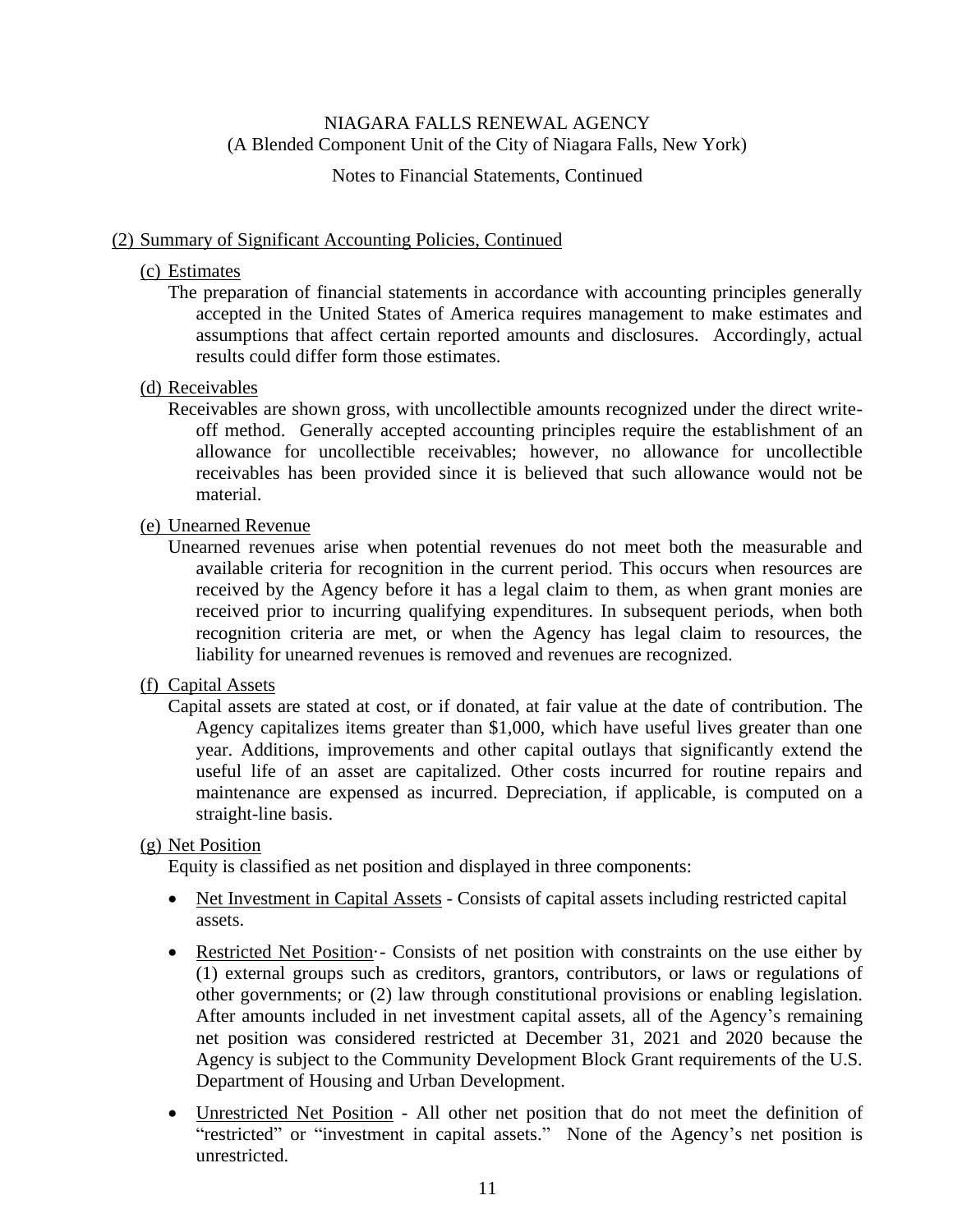### Notes to Financial Statements, Continued

### (2) Summary of Significant Accounting Policies, Continued

### (g) Net Position, Continued

### Fund Balances

Fund balance is reported in categories that are intended to make the nature and extent of the constraints placed on a government's fund balances more transparent. There are five classifications of fund balances. The Agency only has fund balances classified in the restricted classification. This classification has the same characteristics as restricted net position.

- When an expenditure is incurred for which committed, assigned, or unassigned fund balances are available, the Agency considers amounts to have been spent first out of committed funds, then assigned funds, and finally unassigned funds, as needed, unless the Board has provided otherwise in its commitment or assignment actions.
- As a governmental fund, the Agency is required to report fund balance in accordance with accounting principles generally accepted in the United States of America. The only difference between the net position reported and the Agency's fund balance at December 31, 2021 and 2020 are as follows:

|                         | 2021        | 2020      |
|-------------------------|-------------|-----------|
| Total net position      | \$1,645,870 | 1,622,719 |
| Less capital assets     | 870,200     | 870,200   |
| Restricted fund balance | \$ 775,670  | 752,519   |

### (h) Revenue

Revenues consist principally of rental revenue received from the leasing of certain real property of the Agency. Expense-driven grants are recognized as revenue when the qualifying expenses have been incurred and all other eligibility requirements have been met. The Agency defines general revenues as investment income.

### (i) Subsequent Events

The Agency has evaluated subsequent events through the date of the report which is the date the financial statements were available to be issued.

### (j) Risks and Uncertainties

The United States is presently in the midst of a national health emergency related to the COVID-19 virus. The overall consequences on an national, regional and local level are unknown, but have the potential to result in a significant economic impact. The impact of this situation on the Agency and its future results and financial position is not presently determinable.

### (k) Income Taxes

The Agency is a public benefit corporation created under the New York State (the State) General Municipal law as an urban renewal agency and as such is exempt from federal and state income taxes.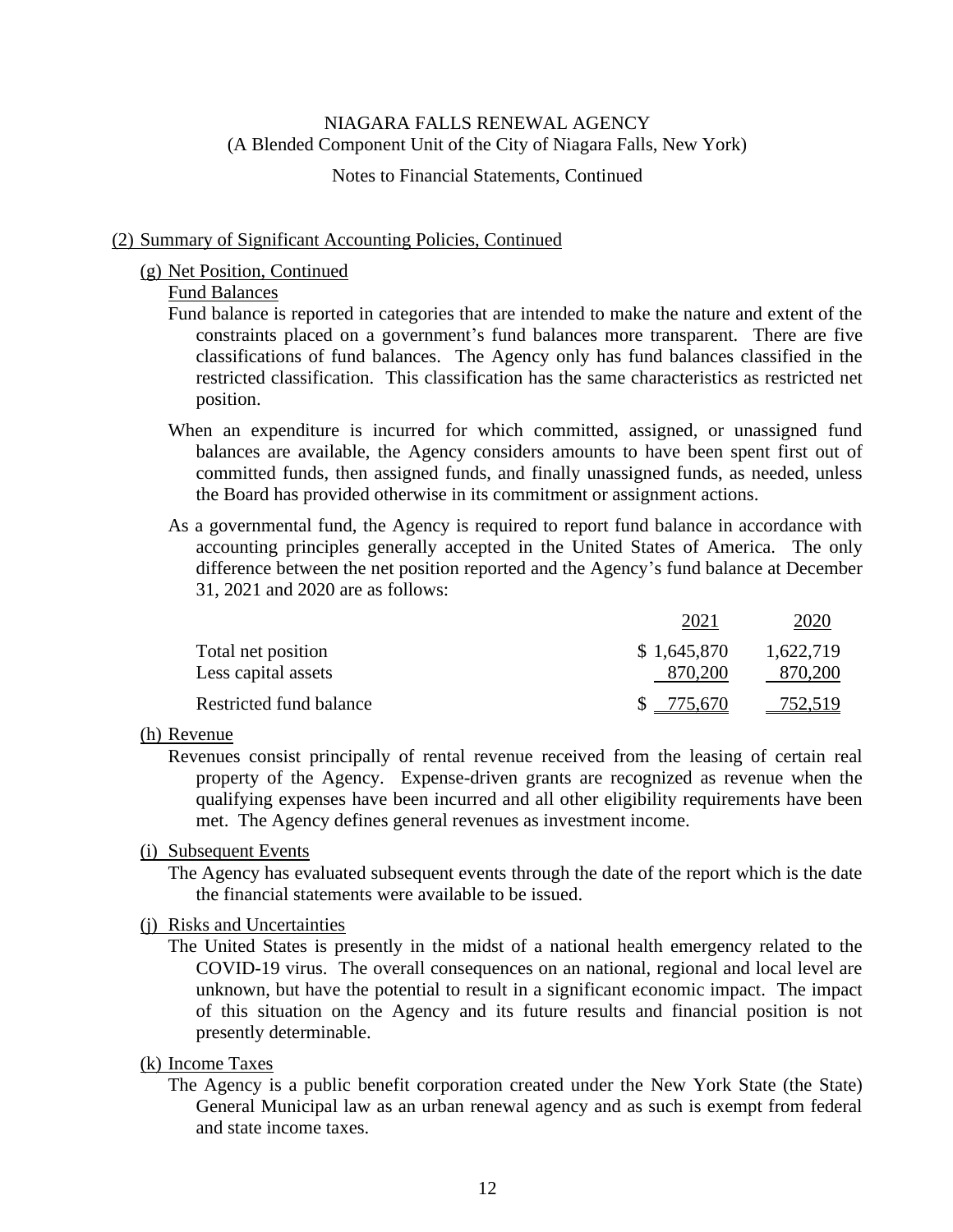### Notes to Financial Statements, Continued

### (2) Summary of Significant Accounting Policies, Continued

### (l) Accounting Pronouncements

- The Governmental Accounting Standards Board has issued the following pronouncements which will be implemented in the years required. The effects of the implementation of these pronouncements are not known at this time.
- Statement No. 87 Leases. Effective for fiscal years beginning after June 15, 2021.
- Statement No. 91 Conduit Debt Obligations. Effective for fiscal years beginning after December 15, 2021.
- Statement No. 92 Omnibus 2020. Effective for fiscal years beginning after June 15, 2021.
- Statement No. 93 Replacement of Interbank Offered Rates. Effective for fiscal years beginning after June 15, 2021.
- Statement No. 94 Public-Private and Public-Public Partnerships and Availability Payment Arrangements. Effective for fiscal years beginning after June 15, 2022.
- Statement No. 96 Subscription-Based Information Technology Arrangements. Effective for fiscal years beginning after June 15, 2022.
- Statement No. 97 Certain Component Unit Criteria, and Accounting and Financial Reporting for Internal Revenue Code Section 457 Deferred Compensation Plans. Effective for fiscal years beginning after June 15, 2021.

### (3) Details on Transaction Classes/Accounts

### Cash and Equivalents

- Cash and equivalents include a demand deposit account and a money market account, which totaled \$550,166 and \$569,385 at December 31, 2021 and 2020, respectively. The Agency's investment policies are governed by State statutes. The Agency's monies must be deposited in Federal Deposit Insurance Corporation (FDIC) insured commercial banks or trust companies located within the State. Permissible investments include demand accounts, money markets, certificates of deposit, obligations of the U.S. Treasury and U.S. Agencies, repurchase agreements and obligations of the State or its localities.
- Collateral is required for demand and time deposits and certificates of deposit not covered by FDIC insurance. Obligations that may be pledged as collateral are obligations of the United States and its agencies and obligations of the State and municipalities and school districts and obligations issued by other than the State rated in one of the three highest rating categories by at least one nationally recognized statistical rating organizations.
- The Agency's aggregate bank balances were fully collateralized at December 31, 2021 and 2020.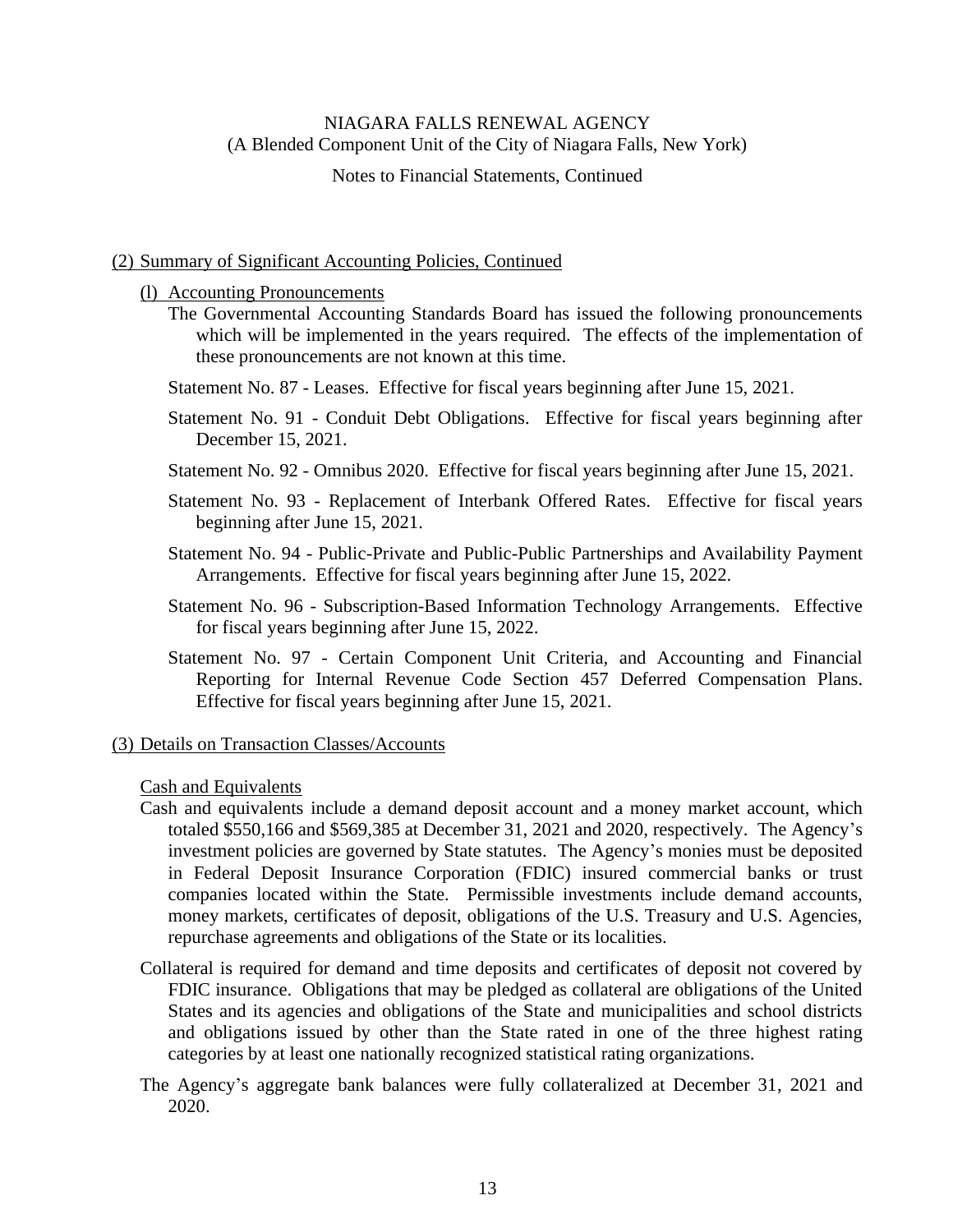## Notes to Financial Statements, Continued

## (3) Details on Transaction Classes/Accounts, Continued

## Investment and Deposit Policy

The Agency currently follows an investment and deposit policy as directed by State statutes, the overall objective of which is to adequately safeguard the principal amount of funds invested or deposited; conformance with federal, state and other legal requirements; and provide sufficient liquidity of invested funds in order to meet obligations as they become due. Oversight of investment activity is the responsibility of the Executive Director.

## Interest Rate Risk

Interest rate risk is the risk that the fair value of investments will be affected by changing interest rates. The Agency's investment policy does not limit investment maturities as a means of managing its exposure to fair value losses arising from increasing interest rates.

### Credit Risk

- The Agency's policy is to minimize the risk of loss due to failure of an issuer or other counterparty to an investment to fulfill its obligations. The Agency's investment and deposit policy authorizes the reporting entity to purchase the following types of investments:
	- Interest bearing demand accounts.
	- Certificates of deposit.
	- Obligations of the United States Treasury and United States agencies.
	- Obligations of the State and its localities.

## Custodial Credit Risk

- Custodial credit risk is the risk that in the event of a failure of a depository financial institution, the reporting entity may not recover its deposits. In accordance with the Agency's investment and deposit policy, all deposits of the Agency including interest bearing demand accounts and certificates of deposit, in excess of the amount insured under the provisions of the FDIC shall be secured by a pledge of government securities. The Agency restricts the securities to the following eligible items:
	- Obligations issued, fully insured or guaranteed as to the payment of principal and interest, by the United States Treasury and United States agencies.
	- Obligations issued or fully insured or guaranteed by the State and its localities.
	- Obligations issued by other than the State rated in one of the three highest rating categories by at least one nationally recognized statistical rating organizations.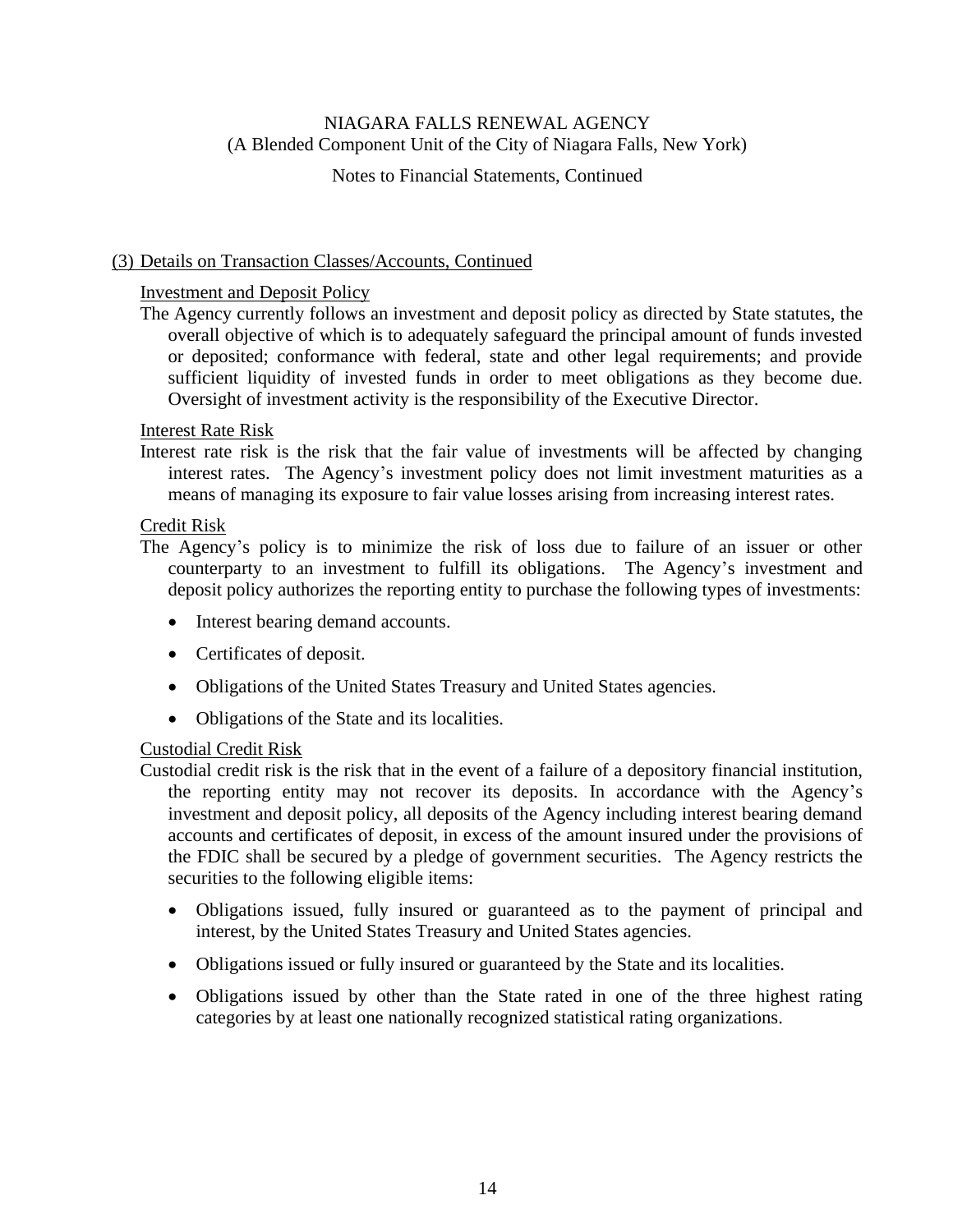### Notes to Financial Statements, Continued

### (4) Receivables

Receivables as of December 31, 2021 and 2020 are as follows:

|                                               | 2021      | 2020          |
|-----------------------------------------------|-----------|---------------|
| Grants receivable - South Gateway Project     | \$17,706  | <u>17,527</u> |
| Other receivables - 325 Highland Avenue lease | \$144,375 | <u>64,167</u> |

### (5) Property Held for Development

A summary of property held for development is as follows:

|      | Balance at<br>1/1/2020 | <b>Additions</b> |            | Balance at<br>Deletions 12/31/2020 | <b>Additions</b> |                          | Balance at |
|------|------------------------|------------------|------------|------------------------------------|------------------|--------------------------|------------|
|      |                        |                  |            |                                    |                  | Deletions $1/1/2021$     |            |
| Land | \$229,030              |                  | $\sim$ $-$ | 229,030                            | $\sim$ $\sim$    | $\overline{\phantom{0}}$ | 229,030    |

### (6) Capital Assets

A summary of capital assets is as follows:

|      | Balance at |                          |                   | Balance at           |                          |                      | Balance at |  |  |
|------|------------|--------------------------|-------------------|----------------------|--------------------------|----------------------|------------|--|--|
|      | 1/1/2020   | <b>Additions</b>         |                   | Deletions 12/31/2020 | Additions                | Deletions            | 1/1/2021   |  |  |
| Land | \$870,200  | $\overline{\phantom{0}}$ | $\equiv$ $\equiv$ | 870,200              | $\overline{\phantom{a}}$ | $\sim$ $\sim$ $\sim$ | 870,200    |  |  |

(7) Unearned Revenue

Unearned revenue as reported by the Agency as of December 31, 2021 and 2020 amounted to \$145,070 and \$96,945, respectively. This unearned revenue relates to the 325 Highland Avenue Lease.

### (8) Grants

Grants are made available through program income under the Community Development Block Grant program. During the years ended December 31, 2021 and 2020, the Agency was not awarded any new grants. Grant payments to the grantees are made after supporting documentation is obtained to reimburse payment of contractors. Grants are recorded as an expense by the Agency when disbursed to the grantees.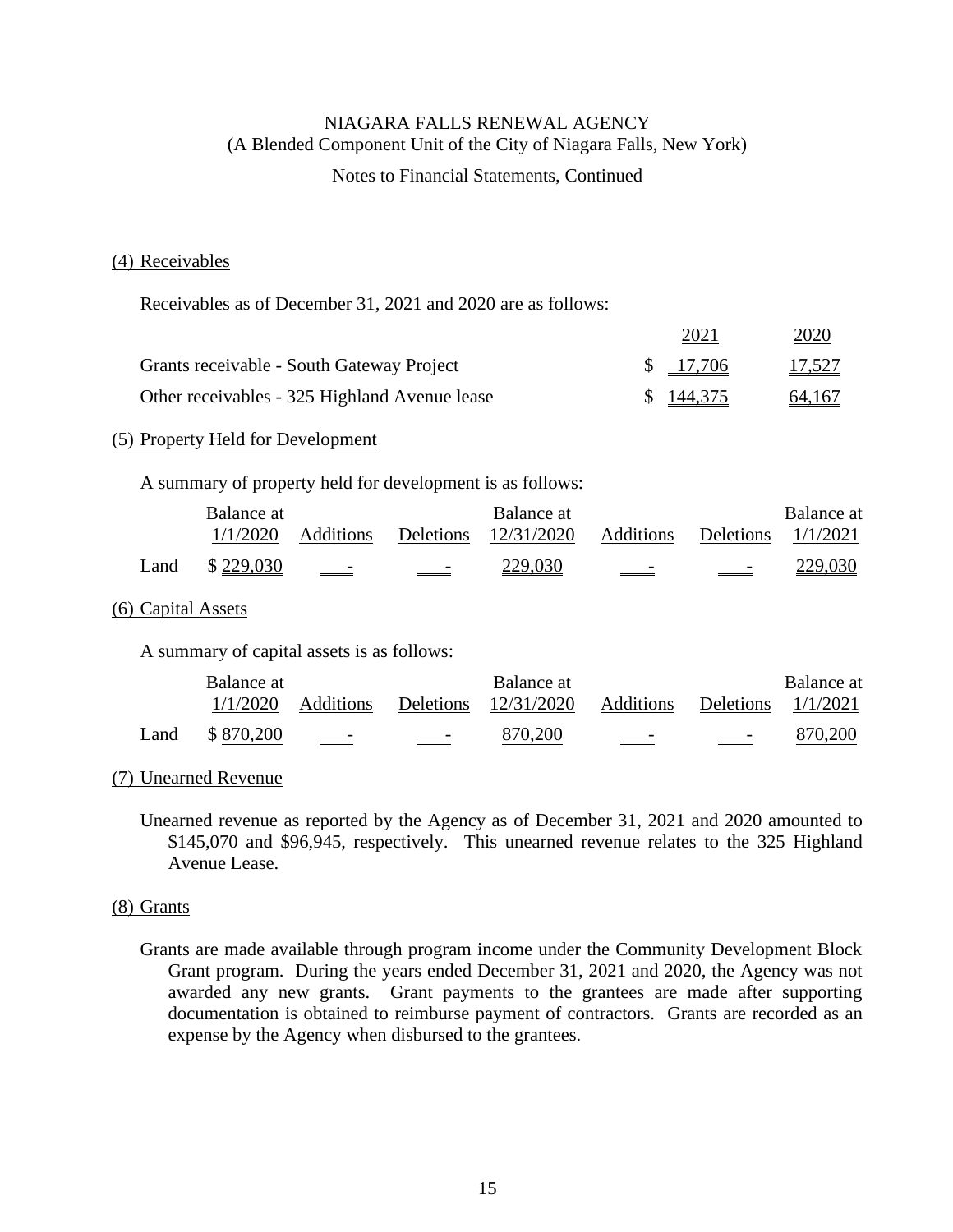### Notes to Financial Statements, Continued

### (9) Related Parties

As of December 31, 2021 and 2020, the Agency owed \$20,537 and \$30,645, respectively, to the City for payroll expenses and various purchases that are paid through the City.

### (10) Purchase Option

The Agency granted a purchase option of \$865,000 to a leased property owner that has not been exercised as of December 31, 2021 and 2020. The option may be exercised at any time the lease is in effect, including the initial three-year term and the additional three year term if the right to extend the lease is exercised. If the option is exercised, one-half of the rent paid shall be applied against the purchase price when the sale takes place.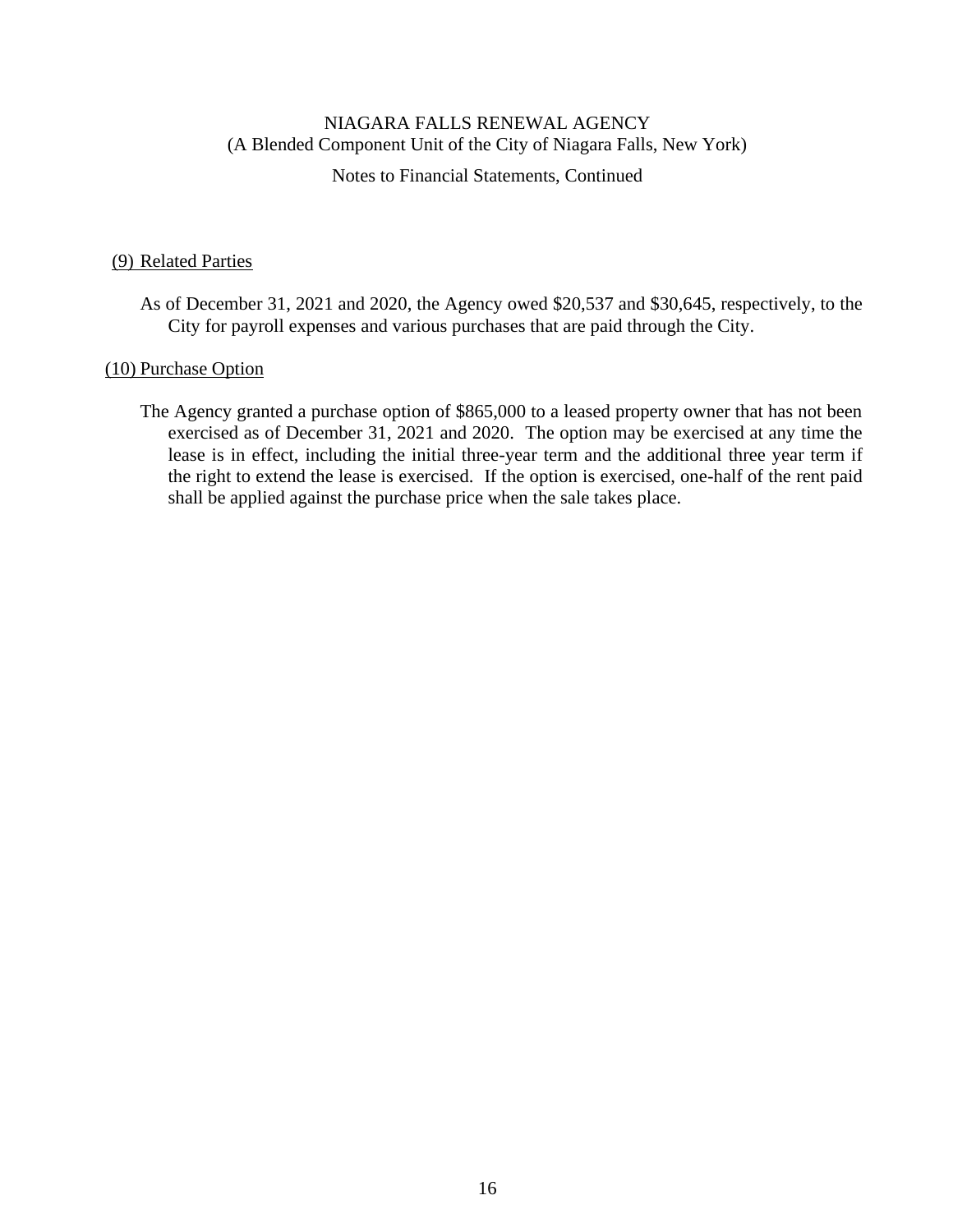

6390 Main Street, Suite 200 Williamsville, NY 14221

P 716.634.0700 TF 800.546.7556 F 716.634.0764 W EFPRgroup.com

## INDEPENDENT AUDITOR'S REPORT ON INTERNAL CONTROL OVER FINANCIAL REPORTING AND ON COMPLIANCE AND OTHER MATTERS BASED ON AN AUDIT OF FINANCIAL STATEMENTS PERFORMED IN ACCORDANCE WITH GOVERNMENT AUDITING STANDARDS

The Board of Directors Niagara Falls Urban Renewal Agency:

We have audited, in accordance with auditing standards generally accepted in the United States of America and the standards applicable to financial audits contained in Government Auditing Standards, issued by the Comptroller General of the United States, the financial statements of the Niagara Falls Urban Renewal Agency (the Agency), a blended component unit of the City of Niagara Falls, New York, as of and for the year ended December 31, 2021, and the related notes to financial statements, which collectively comprise the Agency's basic financial statements, and have issued our report thereon dated March 23, 2022.

### Internal Control Over Financial Reporting

In planning and performing our audit of the financial statements, we considered the Agency's internal control over financial reporting (internal control) as a basis for designing audit procedures that are appropriate in the circumstances for the purpose of expressing our opinion on the financial statements, but not for the purpose of expressing an opinion on the effectiveness of the Agency's internal control. Accordingly, we do not express an opinion on the effectiveness of the Agency's internal control.

A deficiency in internal control exists when the design or operation of a control does not allow management or employees, in the normal course of performing their assigned functions, to prevent, or detect and correct misstatements, on a timely basis. A material weakness is a deficiency, or combination of deficiencies, in internal control, such that there is a reasonable possibility that a material misstatement of the Agency's financial statements will not be prevented, or detected and corrected, on a timely basis. A significant deficiency is a deficiency, or combination of deficiencies, in internal control that is less severe than a material weakness, yet important enough to merit attention by those charged with governance.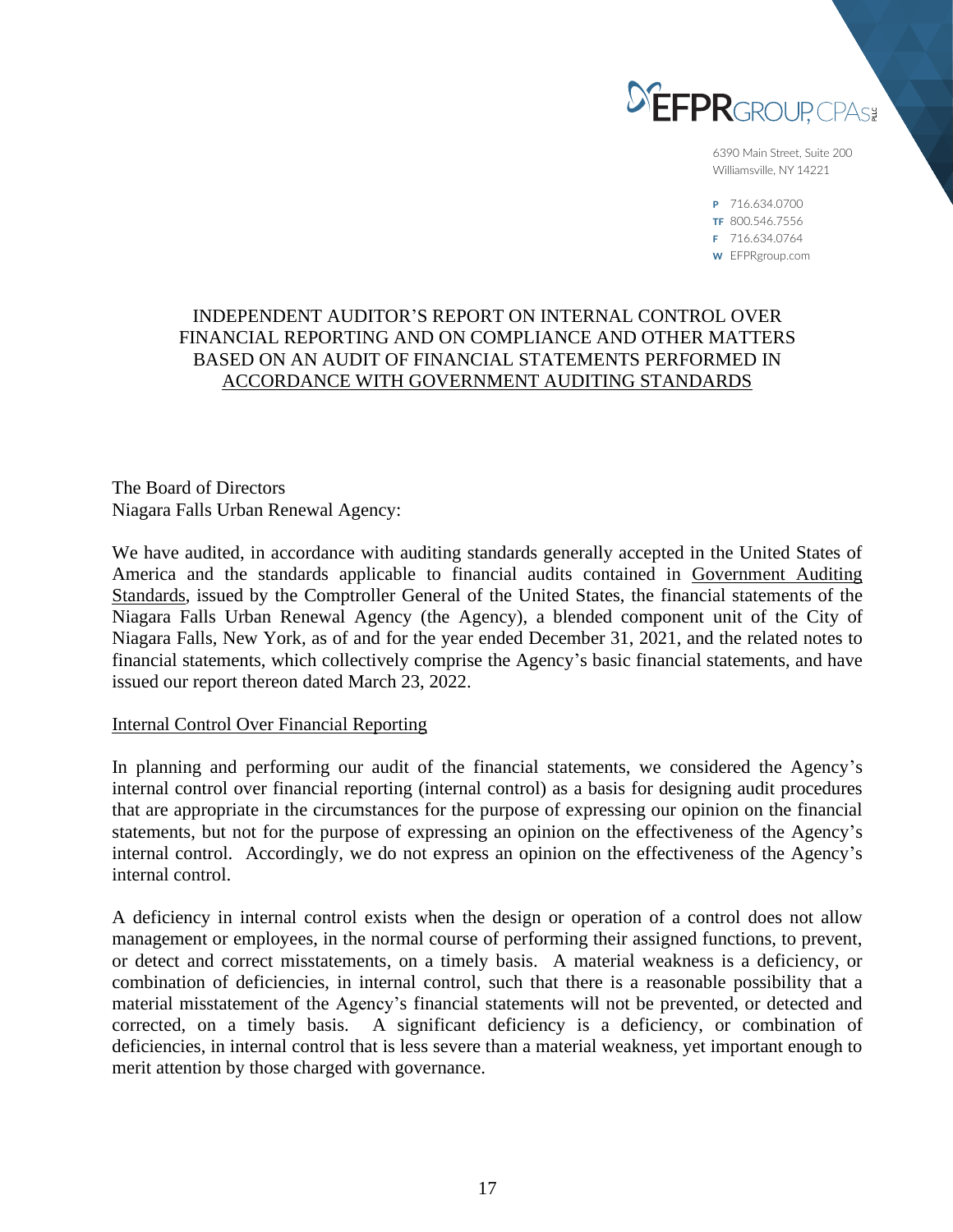Our consideration of the internal control was for the limited purpose described in the first paragraph of this section and was not designed to identify all deficiencies in internal control that might be material weaknesses or significant deficiencies. Given these limitations, during our audit we did not identify any deficiencies in internal control that we consider to be material weaknesses. However, material weaknesses may exist that have not been identified.

### Compliance and Other Matters

As part of obtaining reasonable assurance about whether the Agency's financial statements are free from material misstatement, we performed tests of its compliance with certain provisions of laws, regulations, contracts and grant agreements, noncompliance with which could have a direct and material effect on the financial statements. However, providing an opinion on compliance with those provisions was not an objective of our audit and, accordingly, we do not express such an opinion. The results of our tests disclosed no instances of noncompliance or other matters that are required to be reported under Government Auditing Standards.

### Purpose of this Report

The purpose of this report is solely to describe the scope of our testing of internal control and compliance and the results of that testing, and not to provide an opinion on the effectiveness of the entity's internal control or on compliance. This report is an integral part of an audit performed in accordance with Government Auditing Standards in considering the entity's internal control and compliance. Accordingly, this communication is not suitable for any other purpose.

EFPR Group, CPAS, PLLC

Williamsville, New York March 23, 2022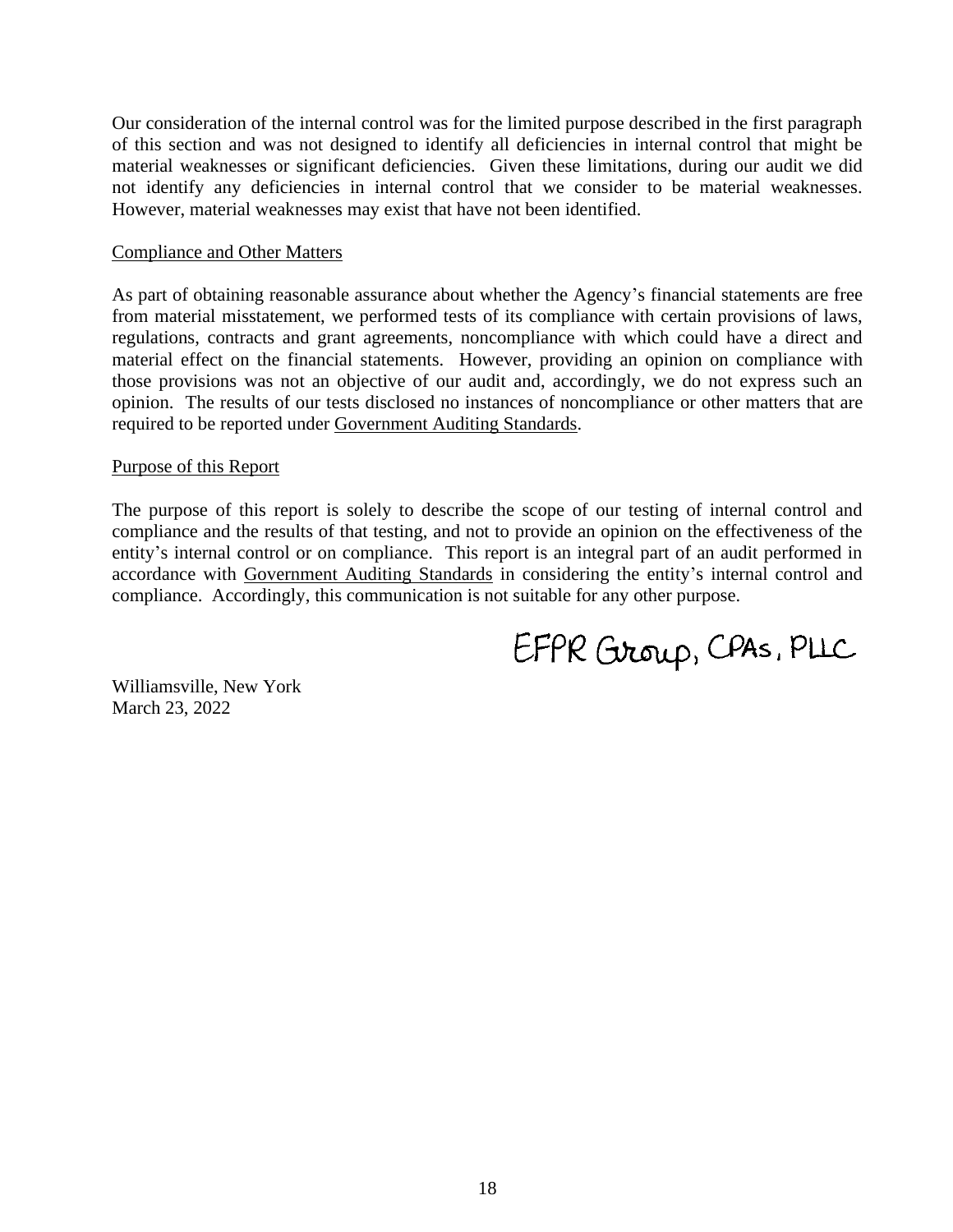

6390 Main Street, Suite 200 Williamsville, NY 14221

P 716.634.0700 TF 800.546.7556 F 716.634.0764 W EFPRgroup.com

## REPORT ON INVESTMENT COMPLIANCE WITH SECTION 201.3 OF TITLE TWO OF THE OFFICIAL COMPILATION OF CODES, RULES AND REGULATIONS OF THE STATE OF NEW YORK

The Board of Directors Niagara Falls Urban Renewal Agency:

We have examined the Niagara Falls Urban Renewal Agency's (the Agency), a blended component unit of the City of Niagara Falls, New York, compliance with the requirements of Section 201.3 of Title Two of the Official Compilation of Codes, Rules and Regulations of the State of New York (Section 201.3) during the year ended December 31, 2021. Management is responsible for the Agency's compliance with Section 201.3. Our responsibility is to express an opinion on the Agency's compliance with Section 201.3 based on our examination.

Our examination was conducted in accordance with attestation standards established by the American Institute of Certified Public Accountants and standards applicable to attestation engagements contained in Government Auditing Standards issued by the Comptroller General of the United States. Those standards require that we plan and perform the examination to obtain reasonable assurance about the Agency's compliance with Section 201.3. An examination involves performing procedures to obtain evidence about the Agency's compliance with Section 201.3. The nature, timing, and extent of the procedures selected depend on our judgment, including an assessment of the risks of material misstatement of the Agency's compliance with Section 201.3, whether due to fraud or error. We believe that the evidence we obtained is sufficient and appropriate to provide a reasonable basis for our opinion.

In our opinion, the Agency complied in all material respects with Section 201.3 during the year ended December 31, 2021.

In accordance with Government Auditing Standards, we are required to report significant deficiencies in internal control, violations of provisions of laws, regulations, contracts, or grant agreements, and abuse that are material to the Agency's compliance with Section 201.3 and any fraud or illegal acts that are more than inconsequential that come to our attention during our examination. We are also required to obtain views of management on those matters. We performed our examination to express an opinion on the Agency's compliance with Section 201.3 and not for the purpose of expressing an opinion on internal control over compliance with Section 201.3 or other matters; accordingly, we express no such opinion. The results of our tests disclosed no matters that are required to be reported under Government Auditing Standards.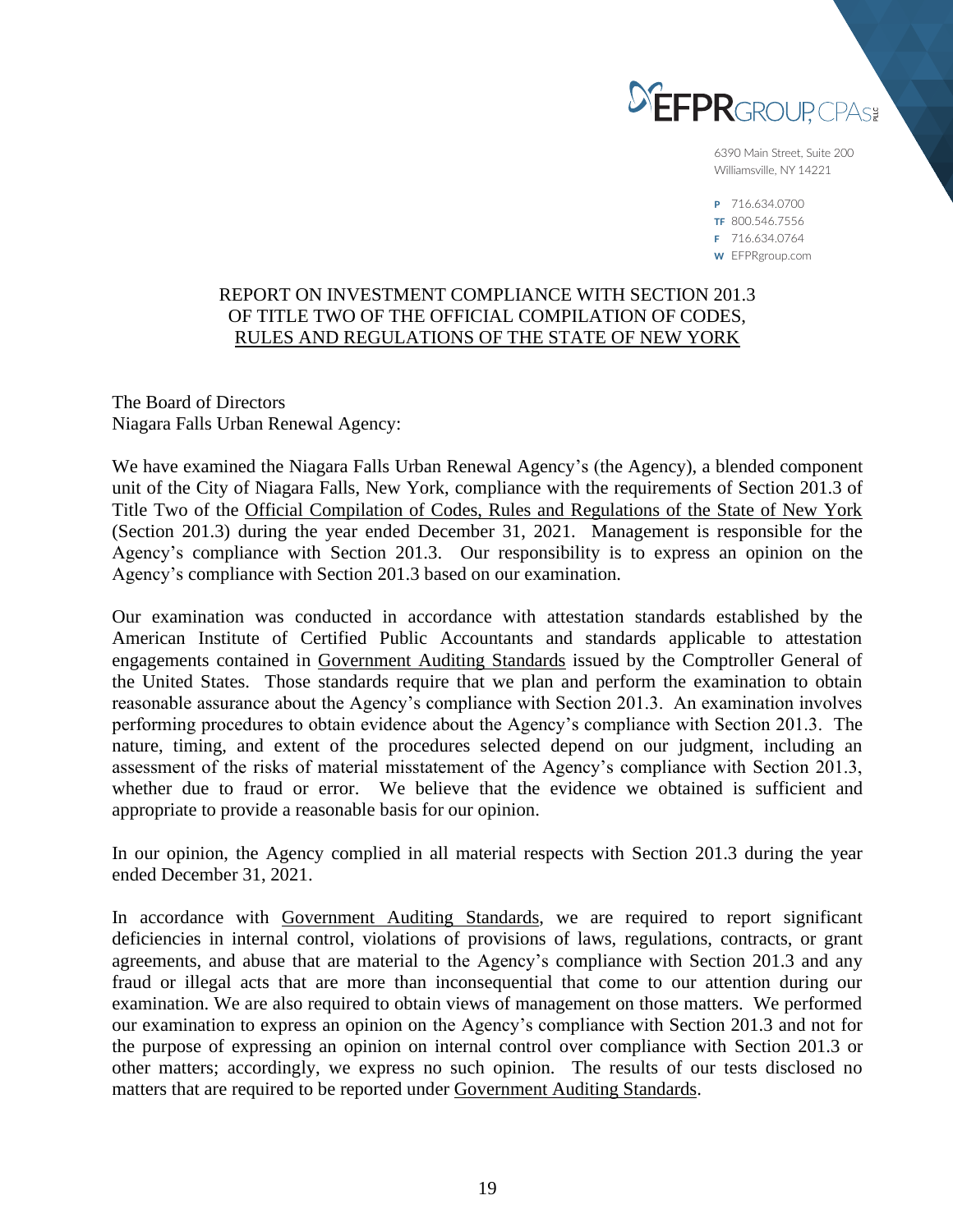This report is intended solely for the information and use of Agency management, the Board of Directors, the New York State Office of the State Comptroller, and the New York State Authority Budget Office and is not intended and should not be used by anyone other than those specified parties.

EFPR Group, CPAS, PLLC

Williamsville, New York March 23, 2022